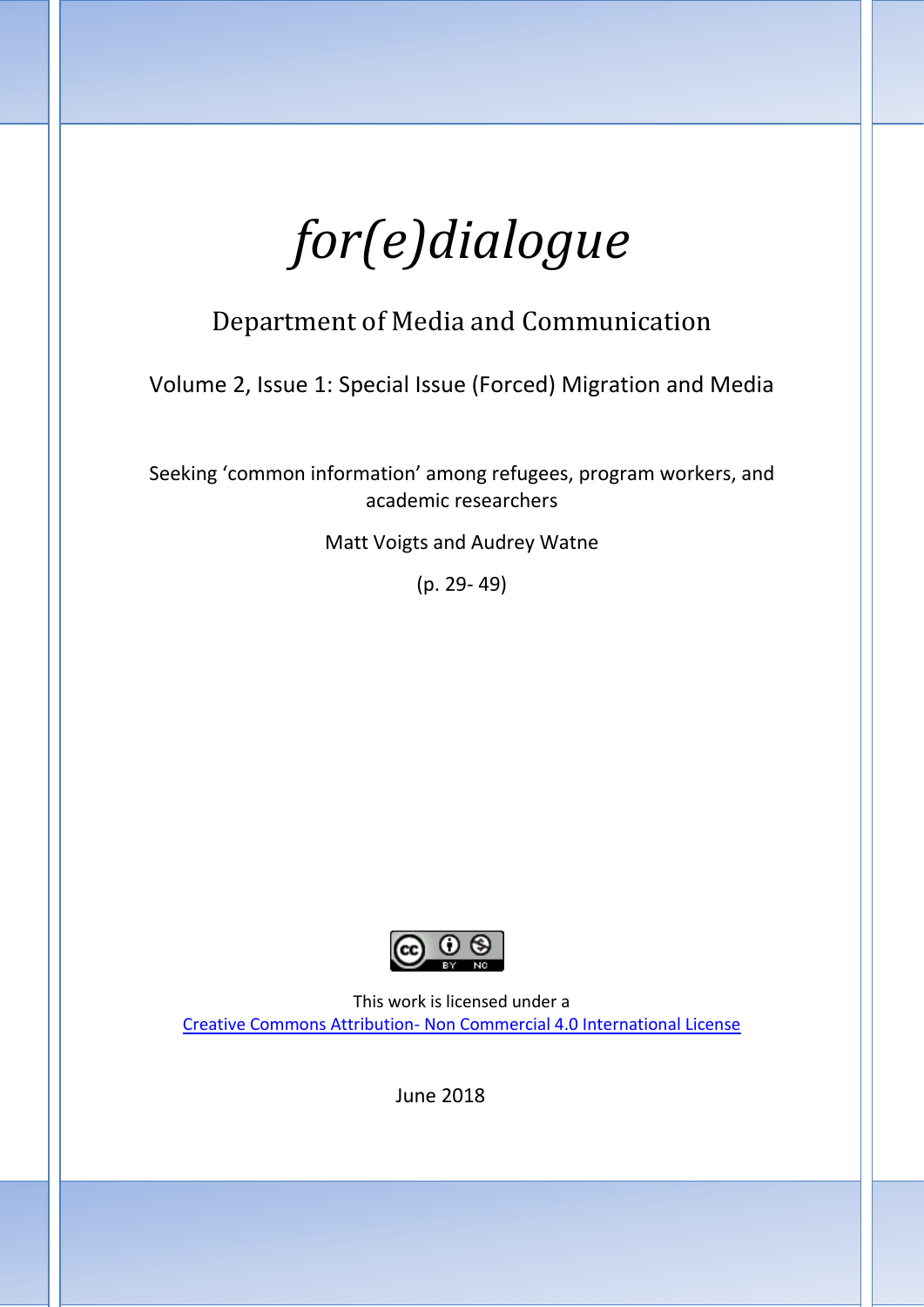## **Seeking 'common information' among refugees, program workers, and academic researchers**

#### **Matt Voigts and Audrey Watne**

**Abstract:** *This paper discusses three factors that contribute to a lack of 'common information' among refugees, academic researchers, and humanitarian program workers. The first is power differentials between refugees and many individuals who work with them. Refugees produce information agentively (especially through personal communications), but are also subjugated as targets of research, beneficiaries of humanitarian projects, and contingent recipients of legal protection. The second factor is transitoriness. Refugees often experience prolonged uncertainties about where and how they will live. Researchers and program workers, however, often spend short times 'in the field'. They often negotiate their jobs' learning curves in relative independence, with limited opportunities to share key basic aspects of their work with others or collaborate to explore more complex ones. The third factor is a lack of common ground around what information is valuable to share, rooted in the abovementioned factors and differences among academic disciplines. To strengthen collaborations, we propose increasing direct involvement by refugees in academic and program development; longer-term engagements and relationship development; and collaborations among all involved in the further development of theoretical frameworks.*

**Keywords:** refugees, information, information communication technologies, ICTs, gatekeeping, program work, interdisciplinary collaboration, interdisciplinarity, humanitarian aid

#### **Introduction**

This paper discusses how information is used by refugees, academics and program workers in conflict and post-conflict zones. We define information broadly as knowledge which is written, spoken or otherwise conveyed amongst people. Its presence is ubiquitous in the 'information age', but in relation to seeking asylum it is notable how often knowledge must be shared among people with radically different social positions. With so much written documentation produced in relation to asylum, why is it often difficult to share what we know with each other – and what can be done to better understand and support refugees and asylum seekers? The short answer is that the differing goals and positions of members of each group contribute to a lack of common ground around what information they value. This paper explores these differences, how they contribute to informational priorities, and how closer collaboration might facilitate more mutually beneficial knowledge sharing and the creation of 'common information' usable by all.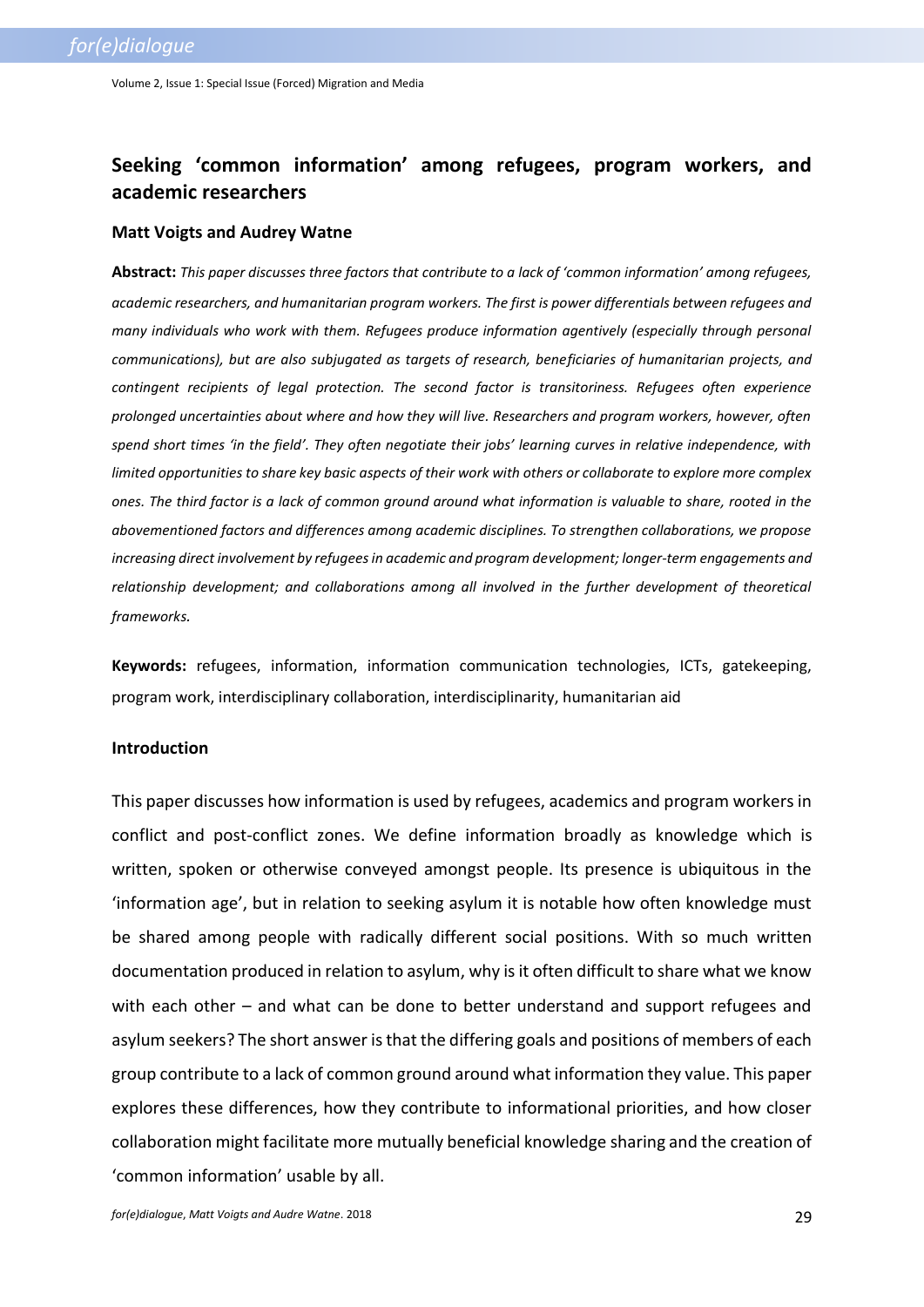Information is submitted to substantiate asylum claims. Gathering information is a crucial part of program workers' and academic researchers' jobs as they produce research and implement programs ostensibly in service of people seeking asylum. For researchers, information 'gaps' shape research questions and frame how publications are shaped. Identifying what is 'known' about a topic allows researchers to formulate what is 'unknown'. Information is the substance of journal articles, needs assessments, program evaluations, and border control databases. It is a foundation upon which policy, research analysis, and humanitarian engagement are based and while it is transferable, attempts to share information often leads to tensions. While refugees' and humanitarians' divergent goals has been discussed (e.g. Hilhorst and Jansen, 2010; Yarrow, 2008), less attention has been paid to the implications these different positionings have for how and why information is obtained and interpreted.

We identify three underlying and intersecting reasons for tensions around information. The first is power differentials between refugees and those who work with them. Refugees share the fact that they left their homes because of insecurity. They otherwise do not necessarily share the same education, class, gender, race, cultural background, religion or nationality. While they may travel far from home, they often lack the privilege to do so safely held by Western aid workers and researchers. The second reason relates to different experiences of time. Many academics and program workers stay in the 'field' for periods of weeks or months, where they expend effort negotiating steep learning curves in relative independence with fewer resources to share what they have learned with others who are in similar positions, or build on it to address more complex problems. This contrasts with the protracted waiting experienced by most refugees around the world (Brun, 2016; UNHCR, 2006), whether they live in camps or urban areas (Malkki, 1995a). The third reason is the breadth of disciplinary traditions in which studies of refugees are situated and a lack of shared theory among them. Bakewell (2007) described refugee research as "notoriously under theorised" (p.13), a view shared in two other journal editorial introductions (Landau, 2007; Voutira and Doná, 2007). The field lacks established theoretical mainlines to make more abstract comparisons amongst different refugees' experiences and situations.

With awareness of the challenges, we argue for the importance of establishing collaborative approaches to better produce written material that can be understood and used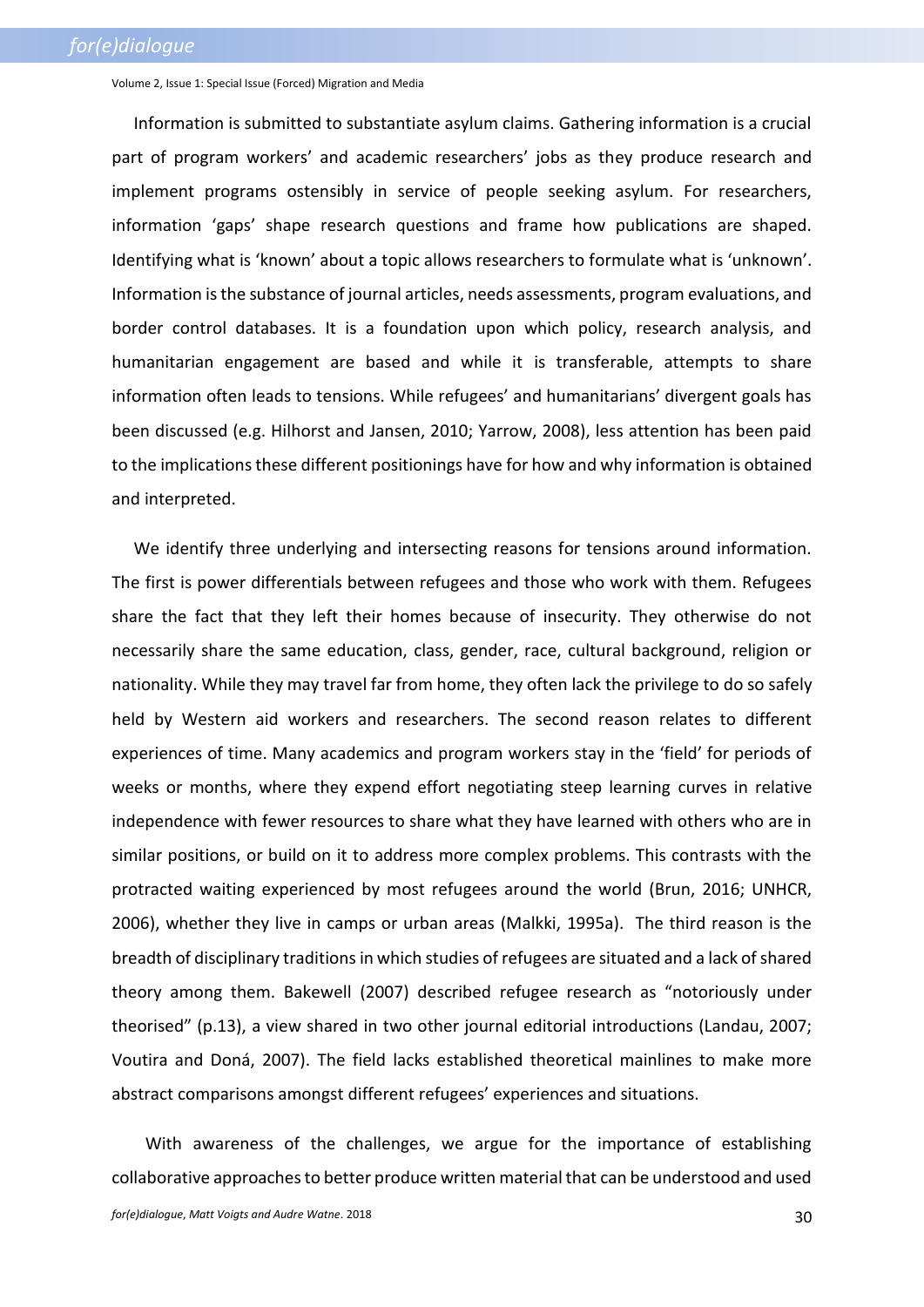by all involved. Our suggestions include an increase in direct involvement by refugees in research and program-planning and implementation; in projects that promote long-term, sustained engagement and relationship development; and in the development of interdisciplinary-comprehensible theory.

#### **1. Refugees, information, and power**

This section discusses information that comes into play in and around refugees' lives, and the power systems in which it is embedded and of which it is constitutive**.** Beginning with an examination of challenges associated with the label 'refugee' itself, it discusses how refugees, program workers and researchers are subjects and agents within institutional and informal power structures. This includes current research on refugees' use of personal communication devices.

## **1.1. Information and institutional power**

Information is intimately connected with the goals to which it is put to use. It inherits biases and emphases of those who produced it, both in its content and how it is organized (e.g. Bowker and Star, 2000; Barocas and Selbst, 2016). Official records are often used for pursuing the goals of the nation-states that create them (Graeber, 2015). Much of the information created around refugees is used to exercise power over them, for instance in order to assess the credibility of the evidence presented in asylum claims (Madziva and Loundnes, 2018; Jubany, 2011; Thomas, 2006). This also becomes evident in the widespread practice of biometric identification in Europe (Ajana, 2013).

Contentions around the terminology of the refugee bear out how intertwined challenges of power are with information (here, a fundamental piece of 'information' being the definition itself). In the United Nations' definition (1967), a refugee is someone who:

"owing to well-founded fear of being persecuted... is outside the country of his nationality and is unable or, owing to such fear, is unwilling to avail himself of the protection of that country; or who, not having a nationality and being outside the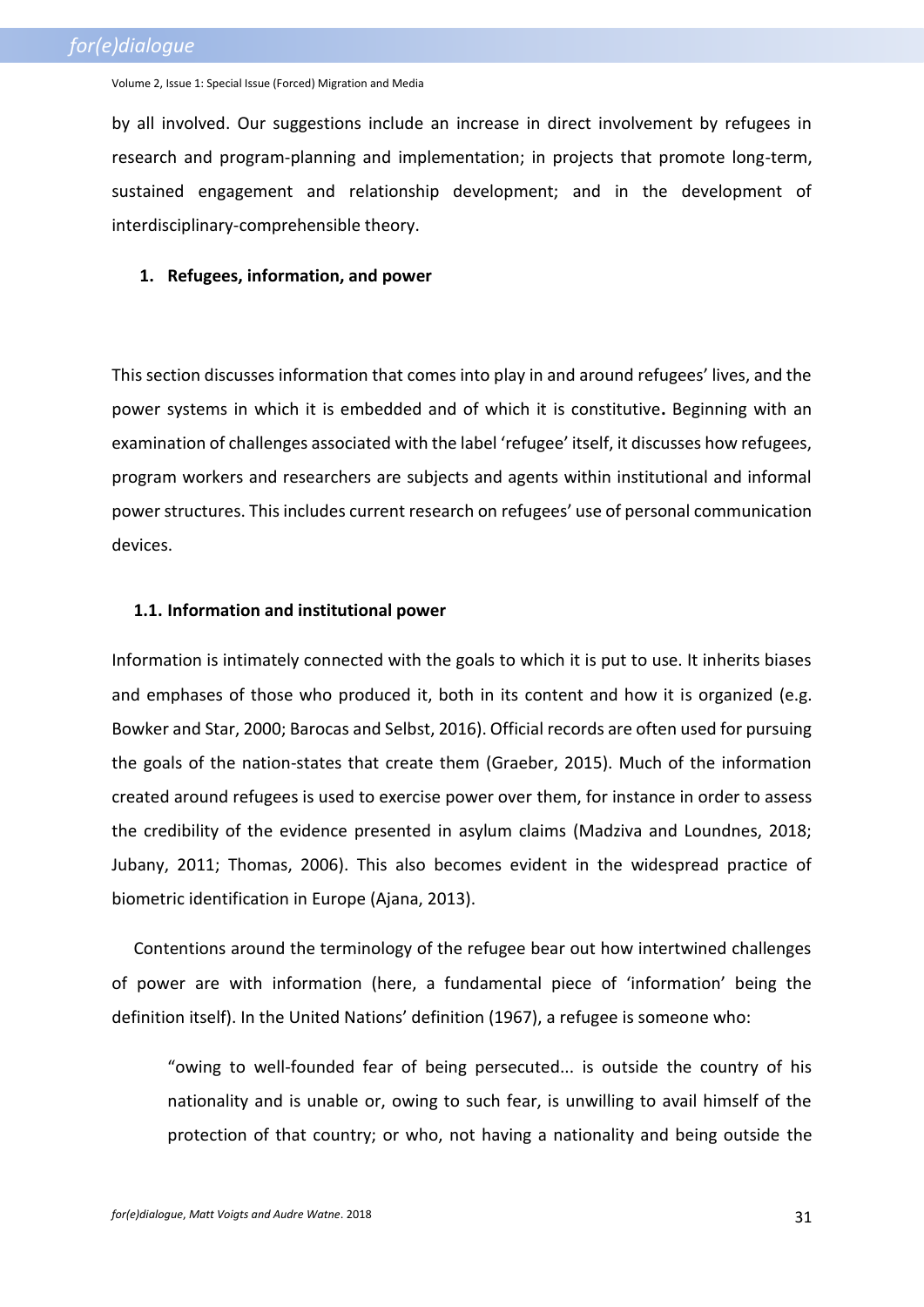country of his former habitual residence as a result of such events, is unable or, owing to such fear, is unwilling to return to it."

Individuals who wish to be protected as refugees by signatories of the Convention must conform to this definition - or, more specifically, must provide evidential information that they conform to it. The definition refers to the individual's subjective experience of "fear", but governmental assessors determine if that fear is "well-founded". Jubany (2011) and Souter (2011) describe how UK immigration officers come to subjective decisions on whether the information presented meets the criteria. In France, refugees' experiences may be 'authenticated' as traumatic by psychoanalysis (Fassin and Rechtman, 2008). In practice, whatever mortal or visceral fears the asylum seeker experiences, their credibility is established on terms set by countries offering protection.

The inadequacy of the definition to cover the present group of migrating people reflects the assumptions built into it. As Zetter describes, refugee movement motivations often include a mixture of seeking safety and better economic opportunities (2007, p.183). As Malkki (1995b) discusses, the UN definition was modelled on post-World War II Europe and the then pervasive ideas regarding nation-states and military conflicts. Presently, the global majority of displaced persons are from and residing in Africa, the Middle East and Asia, where countries are configured by European powers whose colonial legacy lives on within them. Bauman (2007, p. 32) suggests these "latecomers to modernity" - those in countries that the West tends to describe as 'developing' - "are obliged to seek *local* solutions to *globally* caused problems - with at best a meagre, but more often than not non-existent chances of success." The movement of people seeking safety in another locality is one way individuals attempt a solution.

Hayden (2006) discusses how the terms of 'need' required by the earlier mentioned definition create a division in which conspicuously exercising agency is considered evidence that protection is not needed. In the official narrative, "[refugees] are not permitted to care about pull factors and are defined purely in terms of overwhelming reasons to leave." (p.474). To the institutional structure, the refugee is defined by necessity and a lack of choice: the refugee must flee, whereas economic migrants – conceived as rational actors – move of choice. At the same time, even asylum seekers fleeing relatively 'clear cut' instances of threat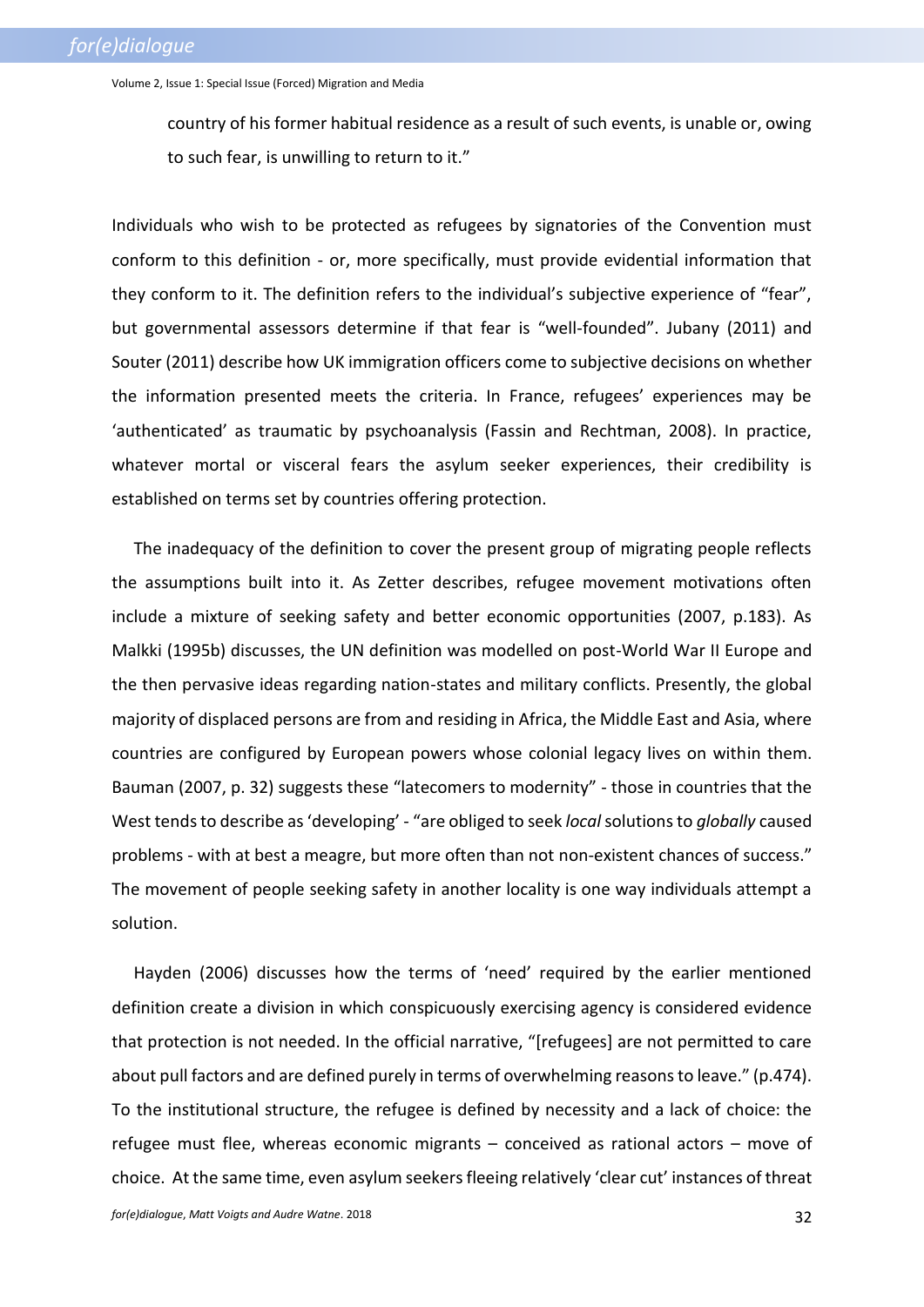(for example, the Syrian conflict that began in 2011) may face scrutiny, doubt, and long waits for their claims to be processed. Given these pressures and expectations, the act of framing one's experiences to meet the 'image' or legal definition of the refugee to acquire benefits (such as the legal right to presence in a country) may be read as an act of agency, even as asylum applicants remain at an overall power deficit.

Demonstrating that one is in need of international protection may seem straightforward, but in practice becoming a 'refugee' involves fulfilling a set of criteria (legal, and sometimes popular) to which the applicant must conform, may ambiguously meet, and is often not permitted to act too agentively as this would negate the vulnerability necessary to fulfil expectations tight to the label.

#### **1.2 Refugees' communications with journalists and program workers**

An emphasis on suffering is further aggravated by the interests of researchers and journalists alike, who tend to be interested in dramatic aspects of migration and gravitate toward refugees who most fit (or are willing to play toward) stereotypes (Andersson 2014, p.53-55). This perpetuates a sensationalized image of refugee life. Refugees themselves may not see direct or indirect benefits from the work of researchers and program workers who ostensibly arrive to 'help'. Many grow frustrated by interviewers (including journalists and academics) who "take our stories", a wording that appears in both Foster and Minwalla (2018. p.59) and Andersson (2014, p.48). Foster and Minwalla's (2018) research found that Yezidi women who survived ISIS captivity felt pressure to talk to journalists undermining their personal and emotional security as well as that of their relatives. At the same time, they believed it was their duty to share their experiences, even though their expectations for international humanitarian and military responses to their stories were greatly unmet, and they had no recourse to hold anyone accountable for unmet promises and expectations.

#### **1.3 Information, power, and program workers**

Information is often a pragmatic part of program workers' jobs. It is produced while creating, implementing and justifying programs. Input can come from direct research, program evaluations and reports. Program workers are agents of information creation. Yet they are also subject to information, facing expectations to communicate their actions in terms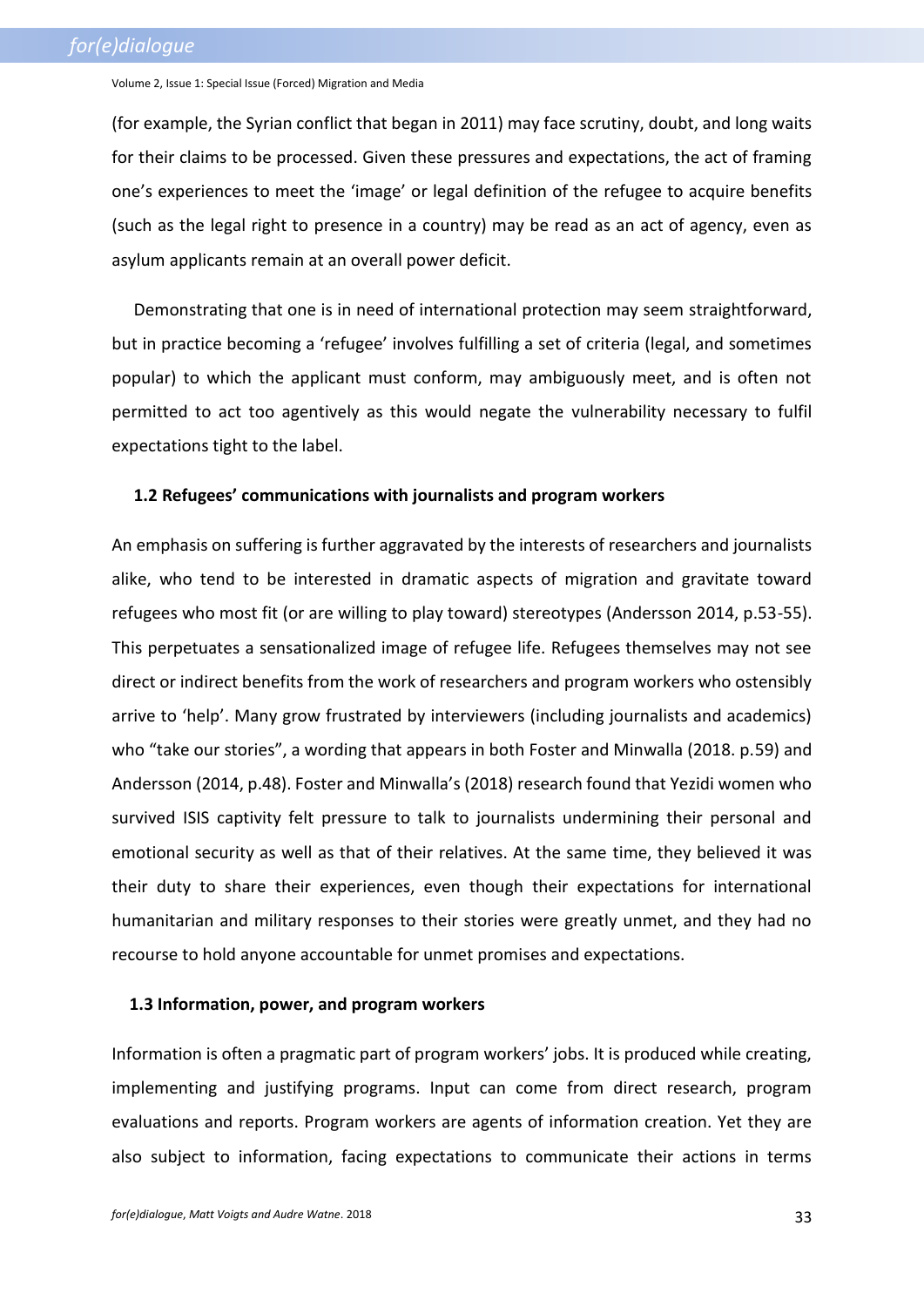acceptable to superiors and funders that are not necessarily otherwise relevant to their work or the refugees who it is supposed to benefit.

Program workers seek to help refugees, yet they are constrained by the following factors. Often early career professionals (even those holding advanced degrees) learn the bulk of their roles and the context in which they operate on the job (Autessere, 2014). During this learning process, they design programs navigating between clients' needs as they are perceived from the operational level; the funding priorities of donors; and headquarters-level strategic priorities. Governmental agencies and NGOs adopt policies which promote their values and principles (such as democracy, human rights, and gender equality) (Anderson et al, 2012, p. 51-52). These may be in conflict, as when personal desires to help may be at odds with different governments' desires to increase local economic development and discourage economic migration. Gulrajani (2017) explores the motivations of bilateral aid investment as a "dialectic relationship between humanitarian and strategic interests" in which national aims are often a stronger driving force than humanitarian interest in the well-being of non-citizens (p.376). Additionally, program workers navigate rapidly changing funding priorities and donor "fads" as governmental and international NGOs continuously shift their interests, making sustained engagement on priorities difficult (Anderson et al, 2012, p. 59). The workers themselves balance between these formal, overarching aims of international aid; unspoken goals and moral values they personally hold onto; and the goals of their home countries' governments to which they might feel they have to abide. As Hilhorst and Schiemann describe in their study of Médecins Sans Frontières Holland, program workers shape organizational principles through daily practice as they negotiate how to apply their principles within their lived daily reality and operational constraints (2002).

In recent years, many NGOs have expected increased accountability for resources used and the impact (both positive and negative) their activities has on the operational contexts. Two key moments in this were the establishment of the Active Learning Network for Accountability and Performance in Humanitarian Action in 1997 and the 1999 publication of Anderson's *Do No Harm: How Aid Can Support Peace—or War*. NGO accountability processes often falls under the heading of 'Monitoring and Evaluation' (M&E) and involve exercises for measuring programmatic effectiveness and impact. Depending on program design, M&E systems compile raw program data through surveys, focus groups, and interviews, which is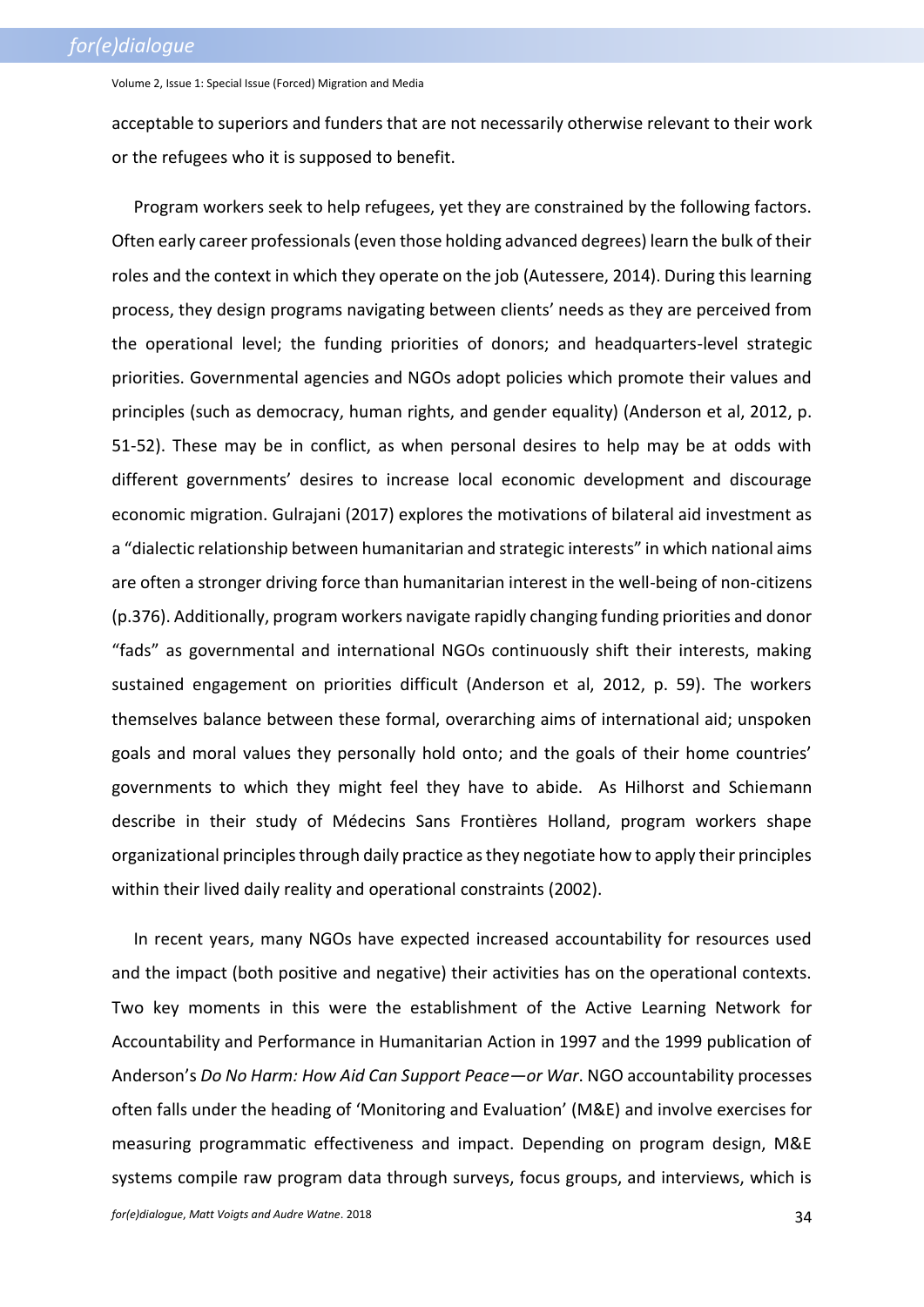used to generate donor reports or internal assessments that feed back into future program design (see "Ends Goals" of the American Evaluation Association, 2014).

Chapman et al. (2016) describe M&E as often being an ad hoc process, generated by key individuals or organizations both in the field and in headquarters, based on feedback from beneficiaries and program workers judgment and experience (p.43). Producing these reports are one way in which program workers navigate the agendas of the organizations for which they are working and the funders that make their work financially possible. The information priorities and collection methods applied in delivery and evaluation of these projects however tend to be donor-driven, and bear limited resemblance to realities that workers see on the ground. They may be focused on single dimensions that appear somewhat arbitrary, for example, measures of the number of food bags delivered - without providing attention to how this fits into the overall dietary quality of life of beneficiaries or collecting data on seemingly simple and important factors such as gender or other demographic details (Chapman et al, 2016, p. 43). As asylum applicants may seek to 'fit' the definition of refugee under ambiguous circumstances, program workers may seek to mould outputs for external consumption that are drawn from complex situations.

Meanwhile, more ground-relevant insights gained through M&E may not be utilized outside of the evaluative process. Information generated through M&E often rests on hard drives or email archives not made available to researchers or program workers engaged in similar work. While NGOs have a responsibility to protect individual data, sharing data regarding overall economic impact, conflict assessments or program impact could prevent duplicative efforts. Decisions regarding information are influenced by power relations. For example, as a program worker and researcher, Watne experienced conflicts regarding information sharing. After completing one research project, the funding NGO specifically withheld detailed findings that could have been used for improving refugees' wellbeing in order not to jeopardize its own relationship with the host government.

Similarly, informational outputs of the process are rarely accessible to the programs' intended beneficiaries. Anderson et al (2012) found that those on the receiving end of aid programs reported that "aid providers often do not communicate clearly about decisionmaking processes, project plans, the selection of beneficiaries/ participants, and actual results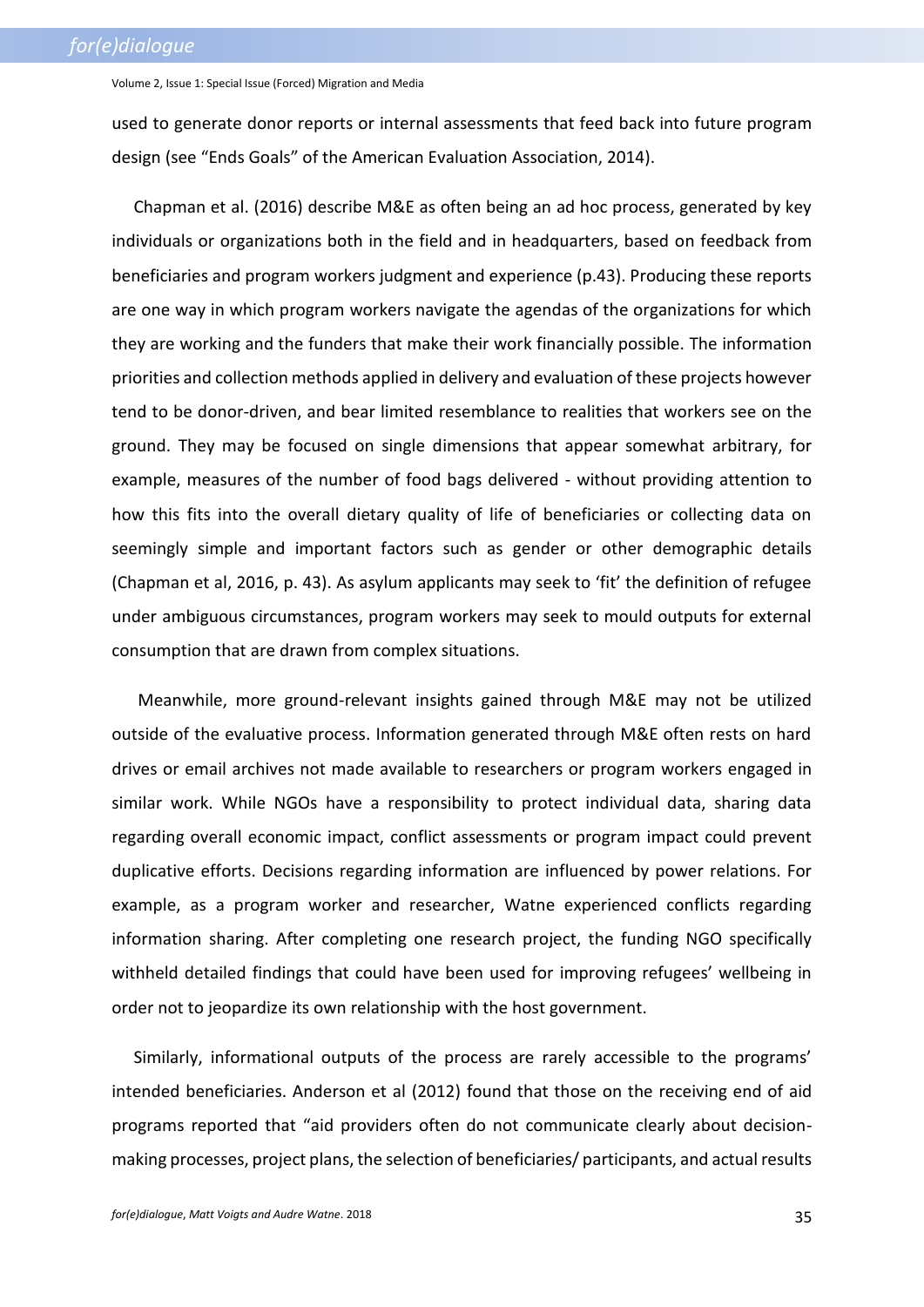achieved—and that this leads people to speculate about what is being hidden and why" (p. 26). Aid tends to be perceived as a one-way flow of resources from those who have privilege to those in need of help. Beneficiaries often have no mechanism to feed back into program design, to contribute to and challenge the interventions that are used. Cea and Rimington (2017) discuss the challenges that prevent what they call "for impact" organizations from involving "end users" or beneficiaries in their program design (p.103). There are entrenched formal power structures in decision-making and program design in which donors, executive directors, and program staff are unwilling to challenge their assumptions. Cea and Rimington further attest from their interviews that "this environment encourages for-impact practitioners to infantilize, dehumanize, ignore, and even fear its end-users" (p.106).

Overall, the concentration of decision-making power in the hands of donors, foreign project designers, and program implementers reinforces a dynamic in which foreign knowledge and information priorities supersedes the interests of locals and beneficiaries and may not reflect on-the-ground realities.

### **1.4 Refugees' personal communications**

Recent research and media coverage has gravitated toward the figure of the 'tech savvy refugee' – smartphone in hand as he or she navigates long, dangerous journeys while staying in touch with distant family (Economist 2017, O'Malley 2015, Gillespie et al 2016). Indeed, Information Communications Technologies (ICTs) such as the Internet, social media and the mobile phone create many communication opportunities for refugees within (and outside) institutional structures of immigration. With the rise of digital communications, researchers have examined how refugees in camp and urban settings communicate with globallydispersed friends and family (Gillespie et al 2016, Cassar et al 2016, Witteborn 2014, Witteborn 2015, Harney 2013 and Leung 2011). These technologies, however, provide both opportunities and potential dangers to refugees, as they may be employed to more closely observe them and regulate their movement (Gillespie et al, 2016). Wilding and Gifford write that ICTs foreground "issues of power: on one hand, the power held by governments and other bodies to employ ICTs as instruments of surveillance and control over forced migrants and, on the other hand, the potential of ICTs to empower forced migrants in their quest for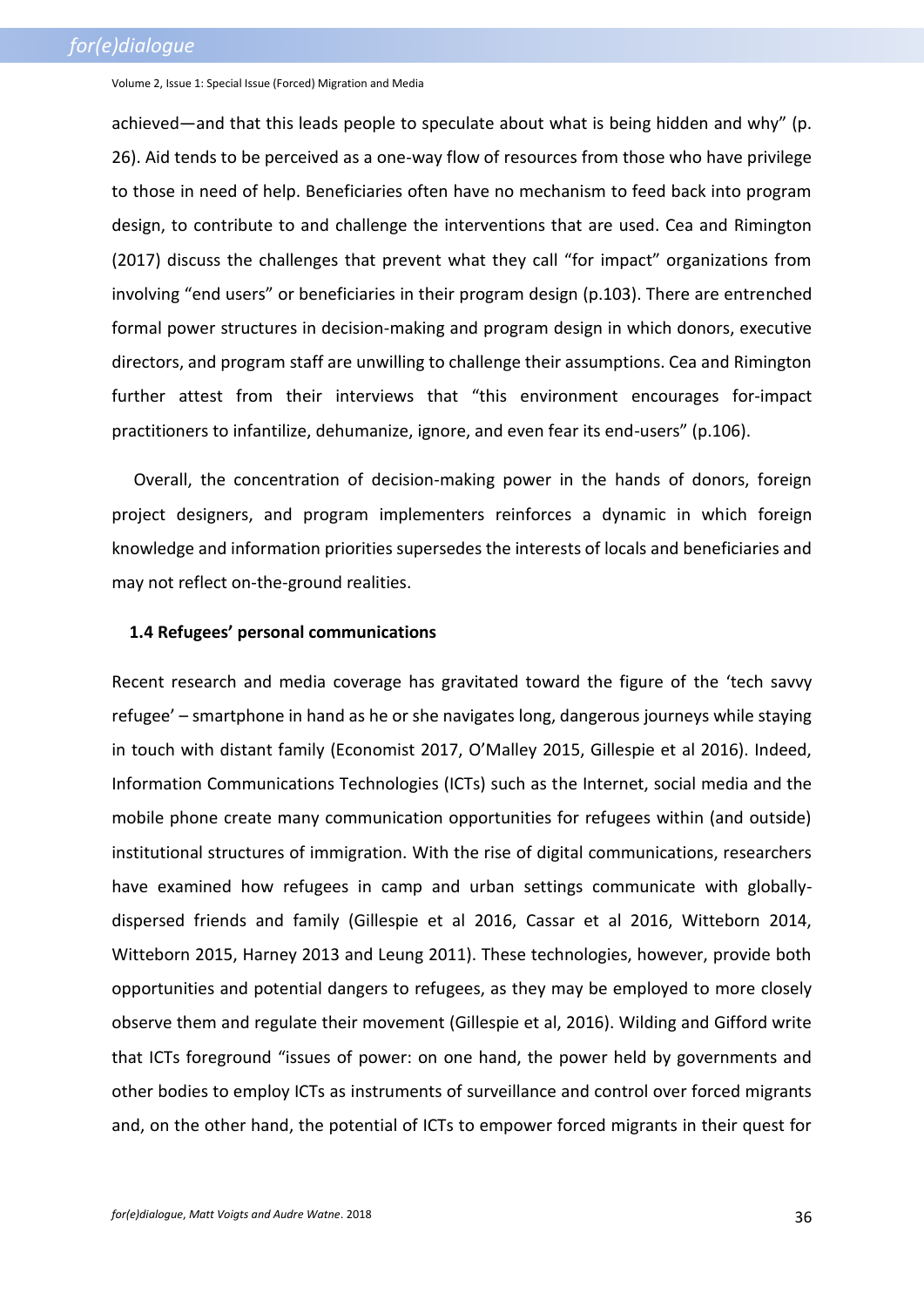agency and control over their current and future circumstances" (2013, p.495-496). Gillespie et al (2016) summarize similarly:

Smartphones are an essential tool and also a threat for refugees. They are essential in that they allow them to navigate their journeys, use translation tools, access vital services (legal, medical, food and shelter, support networks) and to keep in touch with friends and family, especially those refugees who have already made the journey. But smartphones are also a threat because the digital traces that they leave behind make refugees vulnerable to surveillance by state and non-state actors, and intimidation by extremist groups. (p.5-6)

Gillespie et (2016) further highlight how European governments could assist in providing information to help refugees travel safely, but which they decline to do out of political priorities and challenges - a critique which could be extended to many other governments and institutions. There have been reports of plans by Frontex and Eurosur to monitor asylum seekers as they travel (Taylor and Graham-Harrison 2016) but as for now – as far as the authors are aware - how or if this has been implemented has not been discussed in academic literature or news media. In detention, however, personal communications devices are often confiscated as part of larger systems of control as Leung (2011) described in Australia and Lemaire (2014) and Debono (2013) in Malta.

The veracity of information to which refugees have access is equally a matter of concern. Jack (2015) and Turner (2004) found word-of-mouth communication and rumors to be common in, respectively, a Burmese refugee camp in Thailand and a Burundian refugee camp in Tanzania. Matters discussed relate to both the immediate and the international. "Often they would know more about recent world politics than I did, only listening to the BBC world service when I had time," wrote Turner (p. 236) of his research community. Jack wrote of camp communication that "[c]amp residents tended to have poor knowledge of how to navigate the resettlement process, … [residents used] a cyclical pattern of word-of-mouth communication among camp residents..." (p.252). Though communication is abundant, reliable information is lacking. Twigt noted that urban Iraqi refugees in Jordan used social media to fact check news viewed on television news sources (2016, p. 36). The BBC described how the unreliability of information sources erodes trust in institutions like the UNHCR or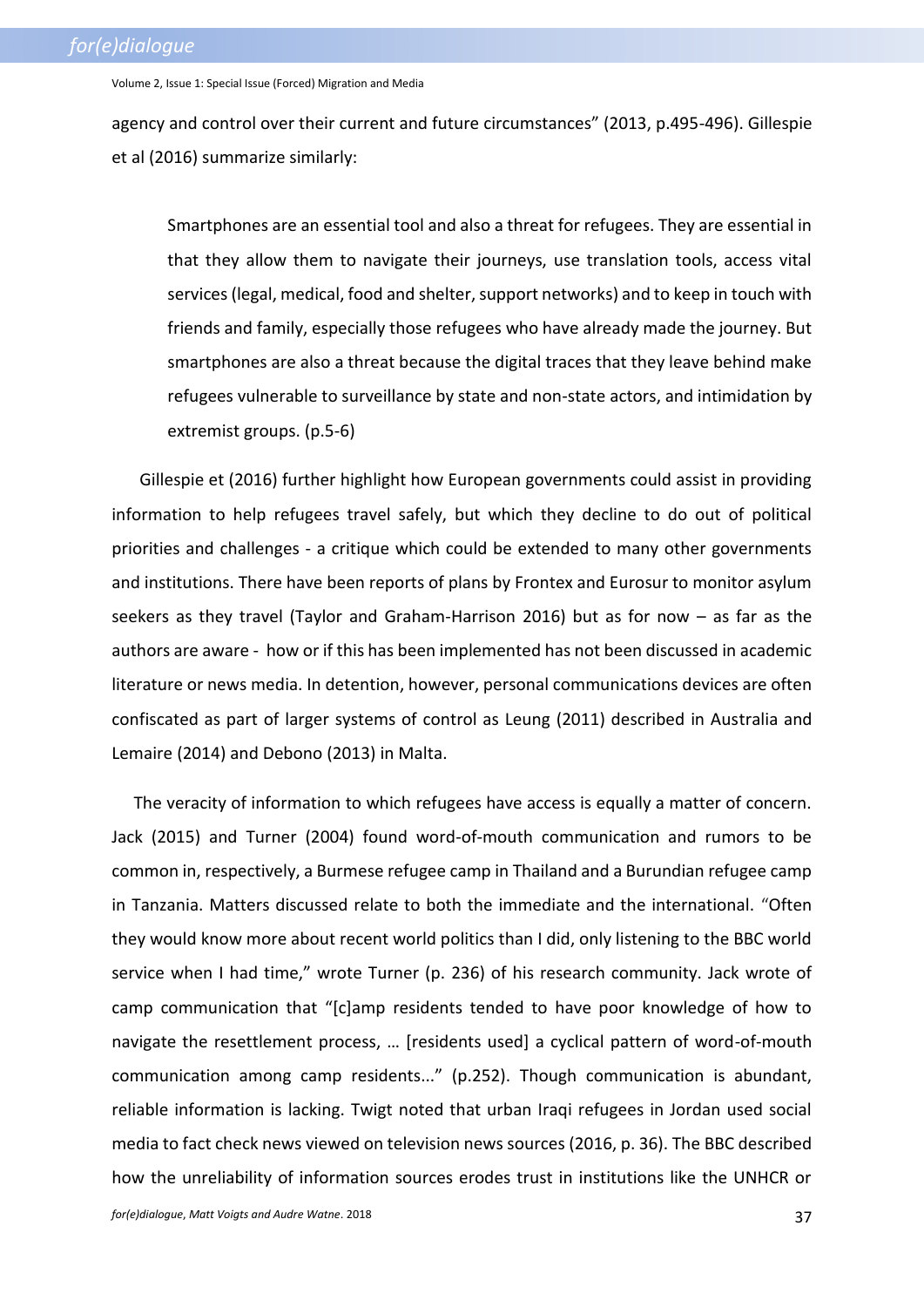governments (2016), and how face-to-face communication with other refugees was often more trusted than information distributed through official sources (p.23-27).

This section discussed refugees and program workers are both agents and subjects of information, as they seek, generate and are subject to it. Overall, much of the information produced 'about' them is not necessarily 'for' them, and is often used to constrain their movements. The UNHCR definition of 'the refugee' seeks to define who is worthy of international protection, and evidence of meeting the definition is presented through evidentiary information. Information Communications Technology enables refugees to communicate across distances and seek information. At the same time, practical, reliable information from official sources remains difficult to find, and ICTs and biometric identification may be used to monitor and restrict refugees' movements. Program workers employ information to plan programs, yet are subject to justifying their work through M&E terms that may not correspond to the practicalities of their work supporting refugees. The following section describes how transitoriness comes into effect during programmatic and academic work with refugees.

#### **2. Transitory experiences in the field**

As described above, refugees seek information for their own use and become sources of information as subjects of research, nation-states, and program beneficiaries. This section discusses a second communication challenge outlined that is deeply related to the power differentials discussed in the previous section. A notable contrast exists between the transitoriness of academics and program workers who come and go into 'the field', and refugees' often prolonged experiences of legal, social and personal limbos.

The challenges researchers (including academics and journalists) face for communication may seem small in light of those they study. 'Western' researchers occupy a privileged position of international mobility that become even more tangible and evident in non-Western countries and camp settings. Refugees' movements are controlled, while researchers' lives are marked by mobilities, choice and the ability to drop in and out of the field (Korff et al 2015). They have the financial means, institutional organizational support, and necessary legal documents required to engage with refugees' situations at relative will and then return 'home'. This power differential is highlighted in quote from Foster and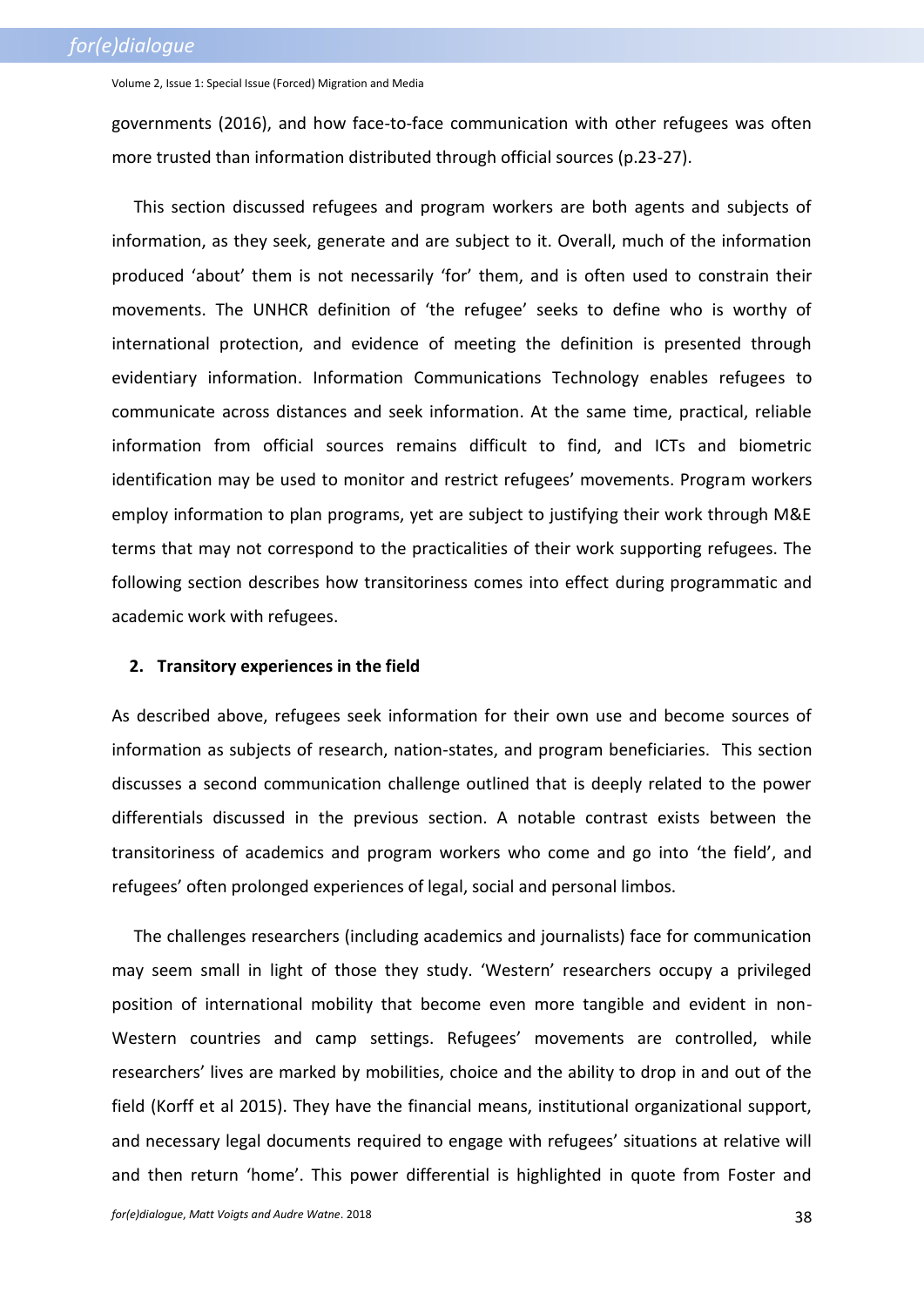Minwalla (2018)'s Yezidi participants about journalistic attention: "they come from everywhere, and they take our stories and they don't do anything for us" (p. 59).

In addition to reflecting privilege, however, the transitoriness of refugee research and program work creates challenges for the work itself, including allowing professionals to develop skills over long careers. As mentioned in the above section, many program workers learn 'on the job', and foreign organizations may allocate comparatively large financial resources to bring in high value workers for relatively short periods of time only. Many journalists, volunteers, and researchers may not have experience with refugees before they arrive at the field site. They may change careers as funding opportunities come and go. Sometimes, the 'field' itself disappears or radically changes. An example is the island of Lesvos, which became a major site of arrival in Europe through the summer of 2015, resulting in the construction of an infrastructure to support them (see Hernandez 2016 as well as the editorial of this special issue) that was reduced in scope as arrival numbers decreased.

Transitoriness for program workers is often a necessity that is driven by short term contracts, challenging field conditions, greater advancement opportunities available in headquarters locations, and the challenge of maintaining social relationships or raising children in conflict affected areas. These and other challenges tends to encourage experienced program workers to leave after brief work experiences and their replacement by younger, less experienced staff (Autesserre, 2014). Korff et al (2015), for example, found only a 40% retention rate (returning for a second assignment) in a study of 1,955 Medicin Sans Frontieres (MSF) Holland field staff.

A high turnover results in at least two informational challenges. One, they make for missed opportunities to explore situations in-depth. Two, they exacerbate a steep learning curve on site, as previously established knowledge must be re-learned as new staff enter old positions. Logistical information is lost, and frequent turnovers stifle relationship and trust development among foreign workers, their local counterparts and the refugees themselves.

#### **3. Disciplinary differences**

*for(e)dialogue*, *Matt Voigts and Audre Watne*. 2018 39 The previous two sections outlined differences in regard to goals and informational priorities among refugees, the agencies that govern their movements and the program workers that seek to support through program implementation. This section focuses on academic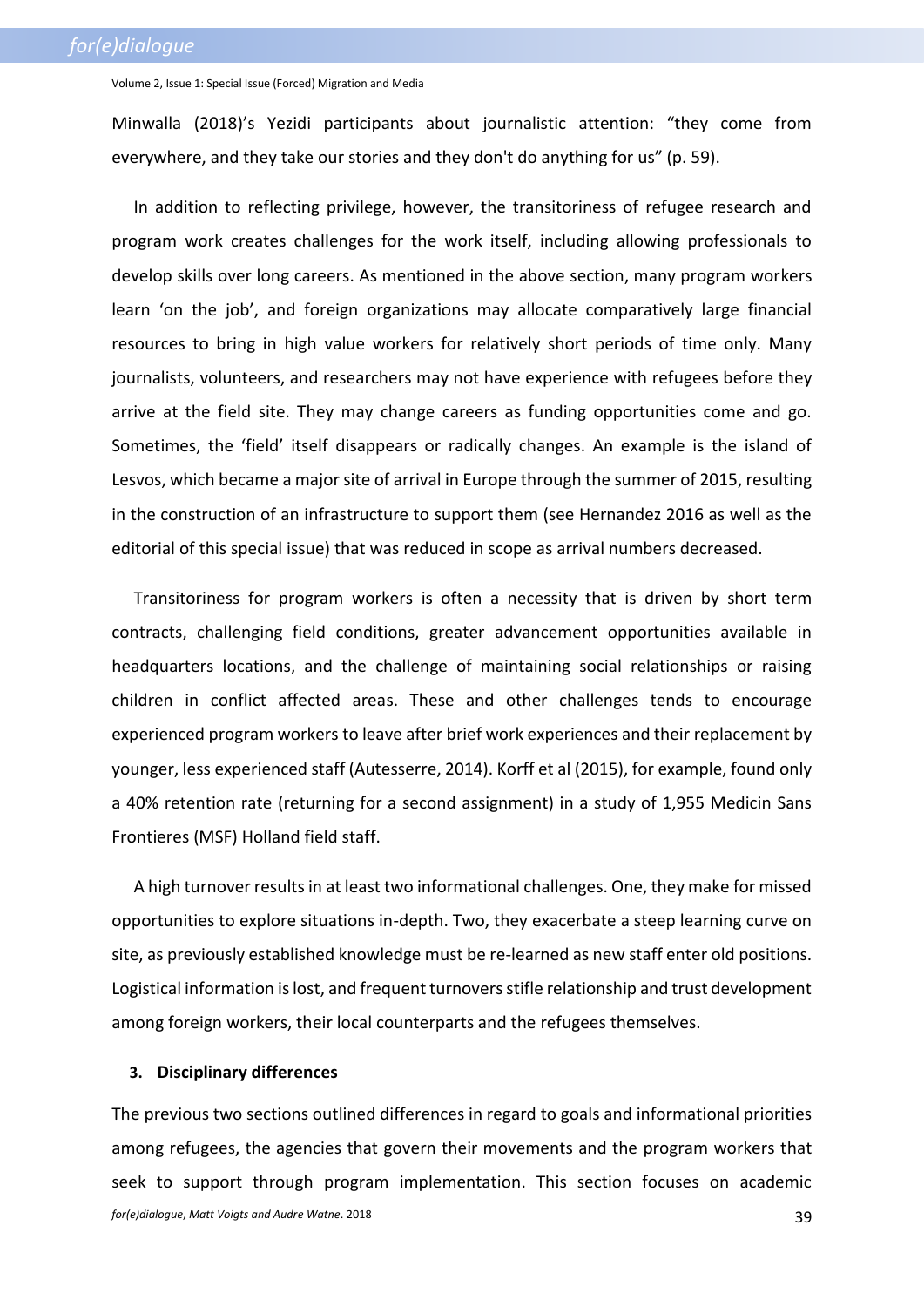researchers, whose diversity and breadth of approaches further contributes to the labyrinthine nature of communication.

#### **3.1 Information sharing among academics**

Limited communication among researchers is exacerbated by the field of Refugee Studies and Forced Migration Studies' well-documented lack of theoretical unity (Bakewell 2007, Landau 2007, Voutira and Doná 2007). Large-scale studies on refugees' technology use do not necessarily attempt a theoretical grounding. For example, Gillespie et al.'s 2016 paper on refugees' communication technology use while traveling (discussed above) does not situate its information within larger theoretical debates.

Different researchers working to address refugee-related issues from different perspectives is in many ways positive. Another effect, however, is that researchers from diverse groups have different requirements, assumptions, understandings, and expectations for what is known and unknown, what constitutes a novel research topic. PhD students may be supervised by academics without method or subject area knowledge of refugees. Oft-cited texts in one disciplinary approach – such as Malkki's *Purity and Exile* (1995a) which among many anthropologists would be considered a classic study on forced displacement – may not be as widely known to researchers from other backgrounds. Chatty and Marfleet (2015) trace the concept and origins of the various strands of 'Refugee and Policy Studies':

In spite of this broad interest, or perhaps because of it, key conceptual issues have seldom been addressed, with the result that there is a lack of clarity on matters of fundamental importance. Greater awareness of general theory and greater analytical rigour is required urgently on issues that bear upon forced migration. (p.1)

That such "fundamental" topics continue to be unaddressed speaks to the challenge of doing so. As earlier discussed, the terminology of 'refugee' itself is both emblematic and reflective of the challenges of multidisciplinary research. This also becomes evident of number of different strands of migration research. Researchers tend to situate their research under different headings with their own particular histories, technical and theoretical focuses, including 'forced migration', 'refugee studies', and 'undocumented migration' (DeGenova 2002). Many strains of research and terminology bear the imprints of power relations - as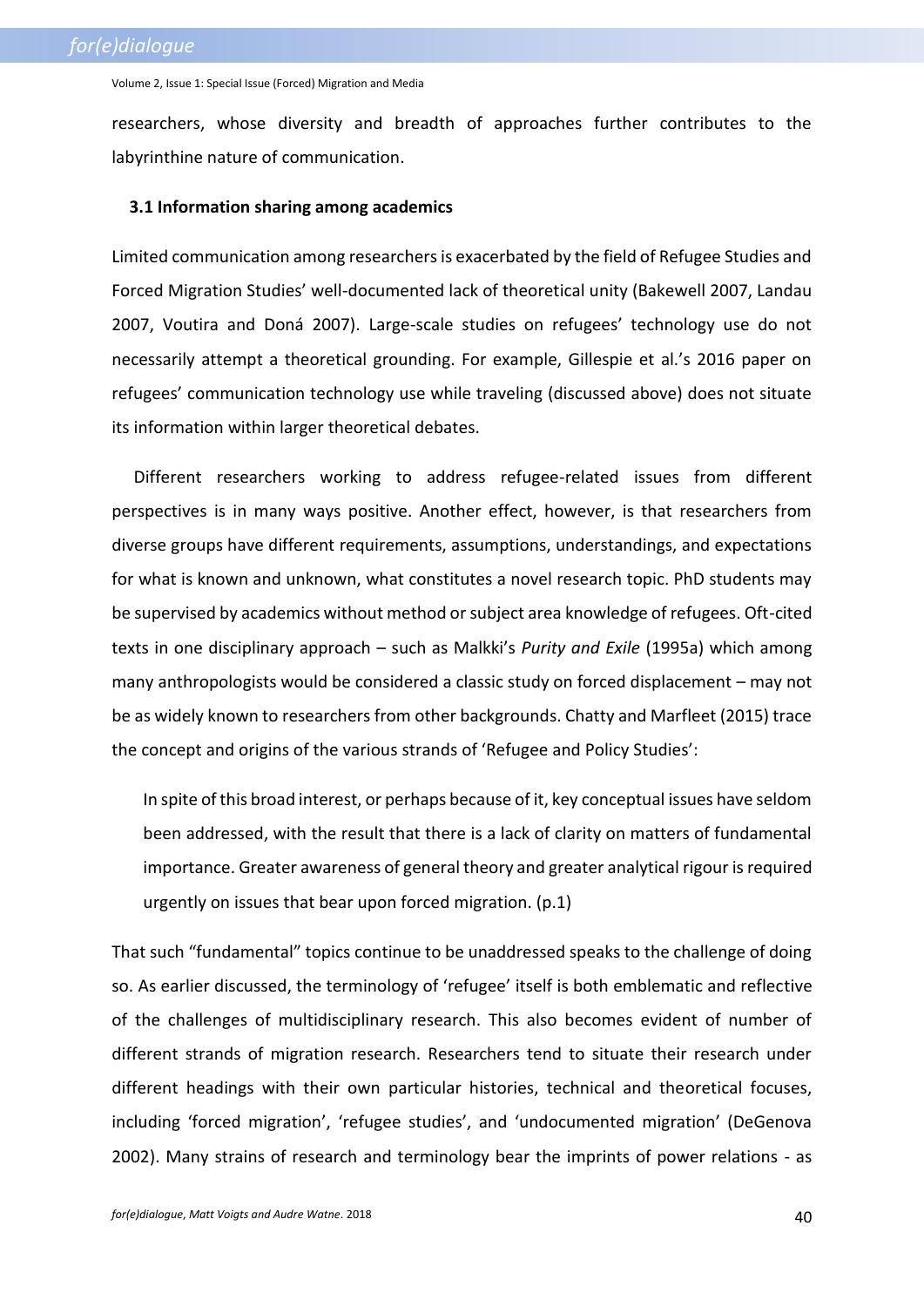Hayden writes, "it has remained impossible to define refugees in such a way that legal, ethical, and social scientific meanings of the term could align," (2006, p.472). As described in Section I, criteria used to assess refugees' legal 'worthiness' may not reflect on-the-ground realities. In turn, policy-oriented work may not reflect sociologically or anthropologically useful categorizations, or - as Bakewell (2008) argues - may be the best way to uncovering policyuseful information. While the social and political implications of these labels and the work they support is important to consider, the key emphasis here is a more basic one: a practical challenge exists for knowledge sharing among different actors who may or may not share similar political mind sets.

#### **3.2 Information sharing beyond academia**

Academics seeking information about or from refugees are likely to approach program workers to access research populations. As early-career program workers are developing their own contextual knowledge and experience, they may find themselves serving the role of gatekeepers, mediating between refugees and academics and journalists who seek to research them. At the time of this writing, during two years working in program implementation, evaluation, and research in Kurdistan, Northern Iraq, Watne has fielded over a dozen requests from academic researchers and journalists seeking on-the-ground knowledge and refugees to contact. Requesters ranged in knowledge about the context and about forced displacement and they came from a wide variety of disciplines. As a gatekeeper, Watne struggled with the desire to support research on refugees and concerns for the effect of research on research populations with which she worked.

Watne felt a need to maintain her own relationships and credibility, which could be compromised by introducing unprepared or insensitive researchers to colleagues and friends. She also felt a responsibility to protect vulnerable and traumatized populations and limits to her time available. To informally vet potential collaborators, she assessed the context of the introduction (including how well she knew the person who had referred that particular person to her); how well-organized the request was; the stage of research (whether exploratory, design, or implementation); the institutional support the requester was receiving (whether it had been approved by a University Internal Review Board, a news publication, or was being done by a freelancer); the requester's approach to sensitive research topics with vulnerable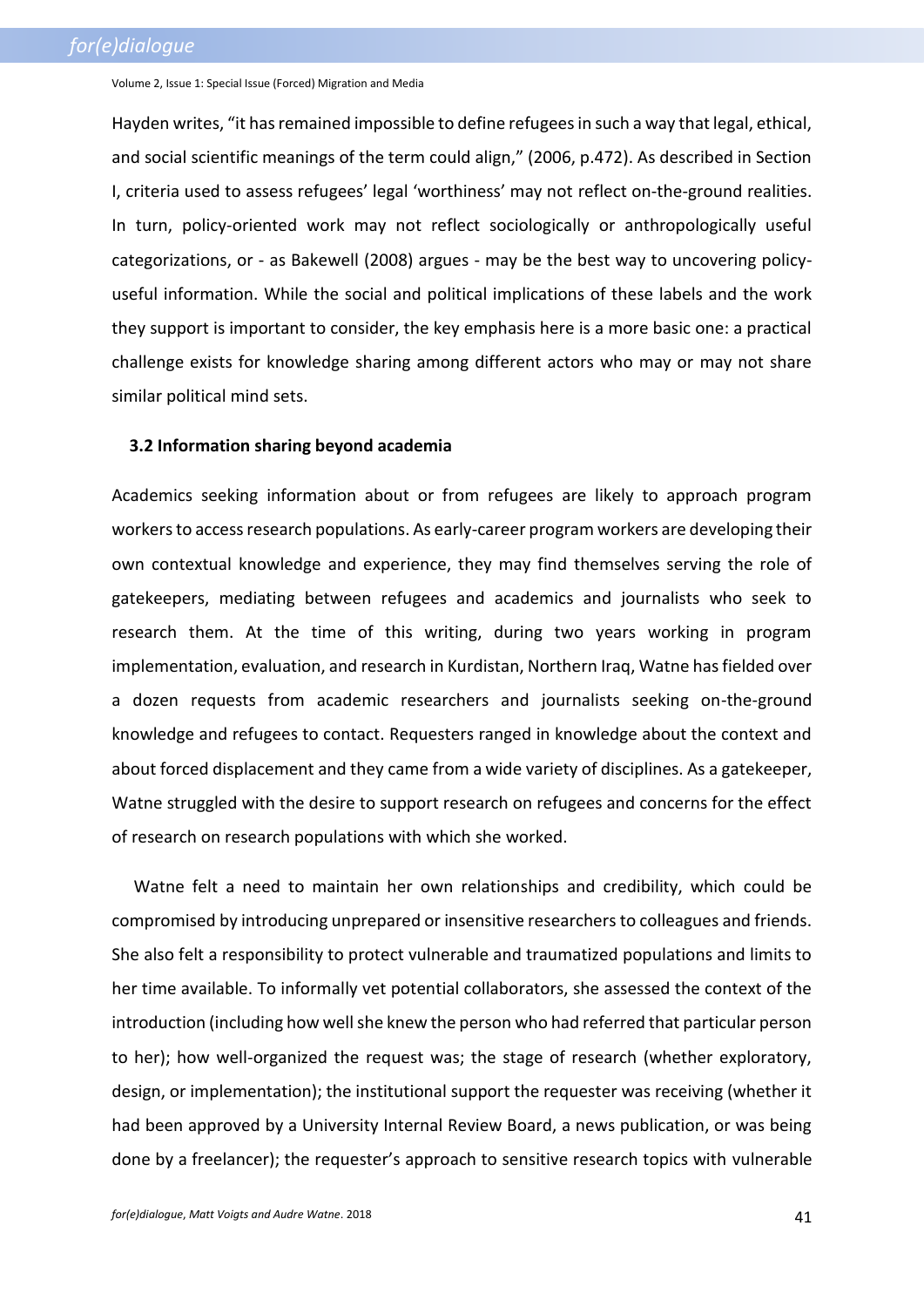populations (such as experiences of trauma and violence); and, finally, the knowledge of the local context of Kurdistan, Iraq, the requester was demonstrating. Gatekeeping was, for Watne, an ad hoc process in which credibility was difficult to measure and based informally on these criteria, as well as general availability and the interest of local contacts to meet researchers.

Discussing ethical standards can help demonstrate knowledgabilty on topics of importance to program workers. Program workers and researchers may have differing priorities, ethical frameworks, and vocabulary. International NGOs utilize ethical frameworks such as Do No Harm (Anderson, 1999) and the Core Humanitarian Standard (Sphere Project, 2011). Academics may follow university-bound ethical guidelines such as those laid out by the Association of Social Anthropologists (2011). These frameworks, however, often share many core values which includes a commitment to minimizing harm. Humanitarian practitioners and researchers most often share the same ultimate goals of helping refugees, though the articulation and implementation of this aim varies.

Program workers and researchers face different pressures and deadlines, even if they may be relatable. In a conflict context, programmatic deadlines are driven by donor funding cycles interact with conflict developments on the ground that are impossible to predict. Academic calendars, as with programmatic work demands, may also be independent of the on-theground situation. For example, during the writing of this paper, deadlines in the journal schedule coincided with major on-the-ground context changes including the Kurdish offensive to retake Mosul from ISIS in spring of 2016 and shifting borders after the Kurdistan Independence Referendum in fall of 2017, causing delays and communication difficulties as programmatic and security concerns took precedence over research and writing. Other seemingly mundane challenges in collaboration include coordination calls across time zones, late night and early morning meetings, and connectivity issues due to unpredictable electricity or internet service in Iraq. Researchers should recognize that while program workers may in principle agree to provide support, they may lack the time to provide in depth contextual knowledge, context orientation or the number of contact introductions on which academics may rely on them. When contact is made and information exchanged, ethical researchers and program workers may strive to react to uncertain on-the-ground situations to the best of their ability.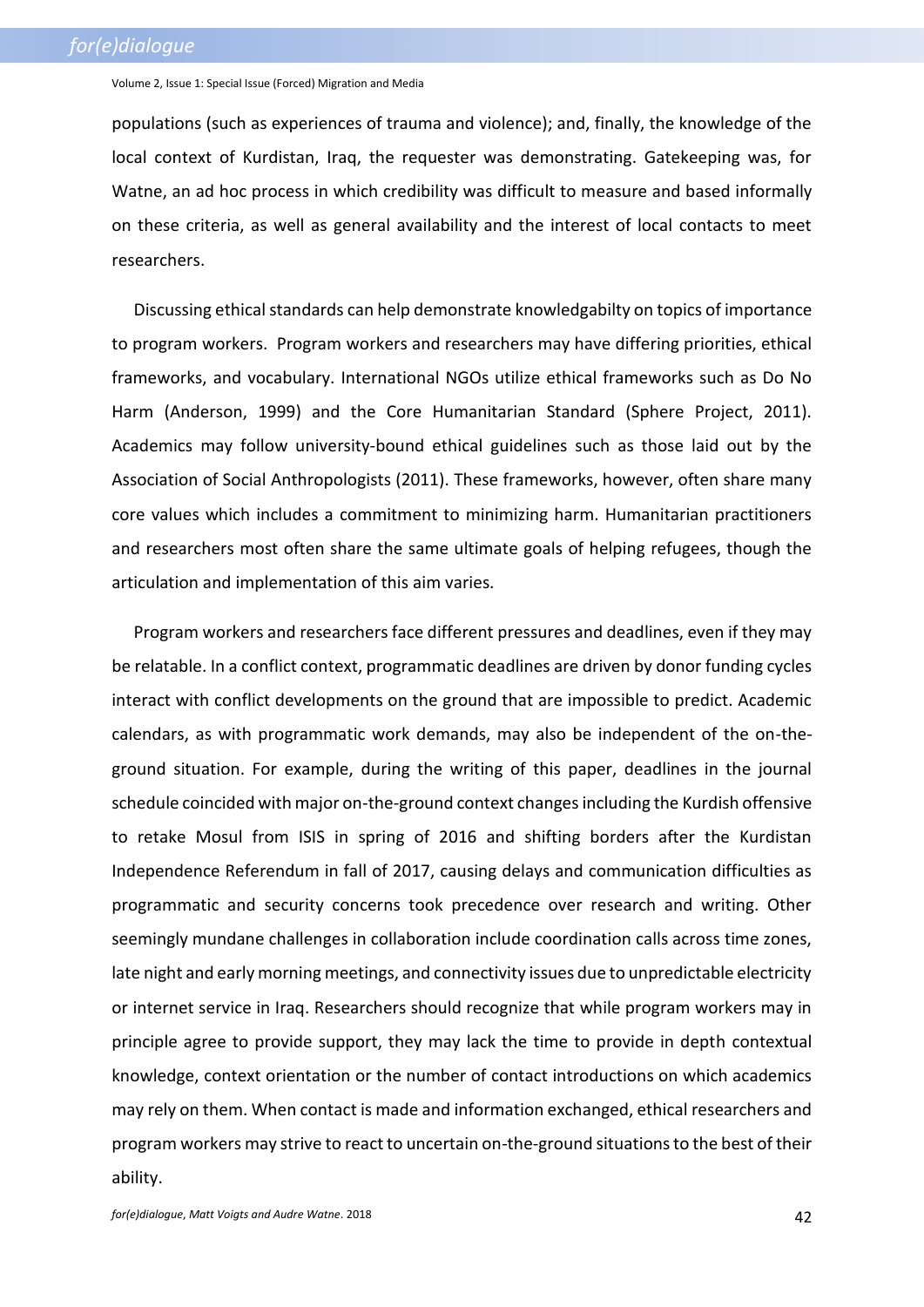Tensions between academics and researchers may involve conflicting priorities over knowledge aims. For a program worker, it may be difficult to see value in academic questions that serve to advance a discipline, but do not provide concrete benefits to research subjects. Workers in the role of gatekeeper have concerns that the vulnerable populations with which they work may be re-traumatized by insensitive or unprepared interviewers. Bloch notes that immigration status is a key factor to vulnerability and that people without documents might fear that participation in research will have negative outcomes such as deportations and detention (2007, p.233-234). Varying assumptions about what constitutes preparedness may also lead to tensions. Basic questions may be seen to indicate the researcher lacks background knowledge, while technical questions may be deemed irrelevant. Program workers may witness refugees' interview fatigue - as described above - and feel they must prioritize their own survey implementation over what appear to be more esoteric information gathering exercises. The potential benefits of academic research on humanitarian work and refugees, is that it potentially has more time and space available to reflect upon the long-term outcomes of short-term programming (Brun, 2016), but it is key that the results of these research practices are communicated back to the people in the field, refugees and practitioners alike.

Early career program workers may serve as gatekeepers and possible partners to support academics to reach target research populations among refugees. Program workers and academics face challenges when sharing information including different expressions of ethical responsibilities, different levels of engagement with refugees (i.e. longer term project engagement versus interviews or survey enumeration), and different timelines. Depending on the context of program work and research, program workers may also face challenges due to operating in and near conflict areas or limited services. These challenges may be overcome through increased communication, active listening, and openness about reality of constraints and different views or priorities. Academics bring valuable theoretical background and can help situate insight and data from program work into larger theoretical and policy discussions. Program workers and academics working together can amplify the voices and experiences of refugees and roots research in lived experiences. These benefits of collaboration far outweigh the challenges.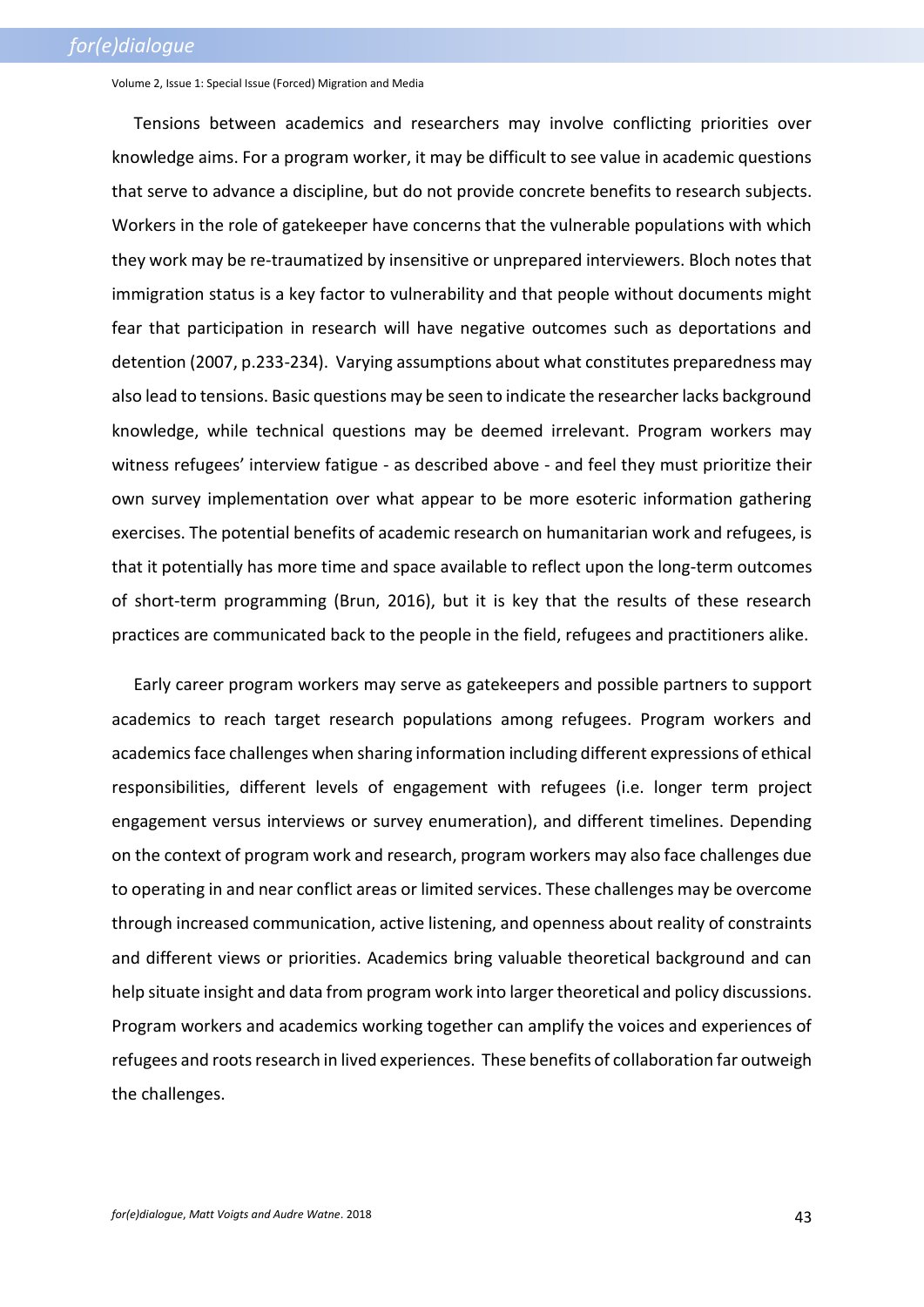### **Conclusions and Recommendations**

In light of the three above challenges discussed - power differentials, the transitory nature of the field, and disciplinary differences - this paper recommends the following approaches to increase and improve collaboration to find information that can be of common use for refugees, academics, and program workers:

- 1) First, to address power imbalances, refugees should be directly involved in information generation within the context of research design and program implementation. Such collaboration could include involving refugee, displaced, and host community academics as equal co-authors and not (just) as research participants and creating more spaces for their contributions in international academic spheres. This should help to facilitate both more useful informational focuses, and greater accountability to beneficiary communities at different stages of program design, implementation, and output production.
- 2) Second, to address the transitory nature, academics and program workers should aim for longer term engagement. A more integrative involvement of refugee academics and program workers in publishing and programmatic processes can provide continuity and grounding in lived realities even as researchers and program workers exit the field. Establishing equitable, long-term relationships with refugees will help foreign researchers to come to a more thorough understanding of local contexts. This ideally would be facilitated by supportive funding structures. In the absence of such guarantees, however, this can take the form of sustained partnerships at an institutional or individual level.
- 3) Third, to address issues of understanding that come with disciplinary diversity and different information priorities, researchers and program workers should seek concrete ways to collaborate constructively with each other. Academics of different disciplines and program workers should seek to articulate foundational knowledge, methods, and ethical frameworks in comprehensible ways and work together to produce mutually understandable, useful and rigorous published work that can be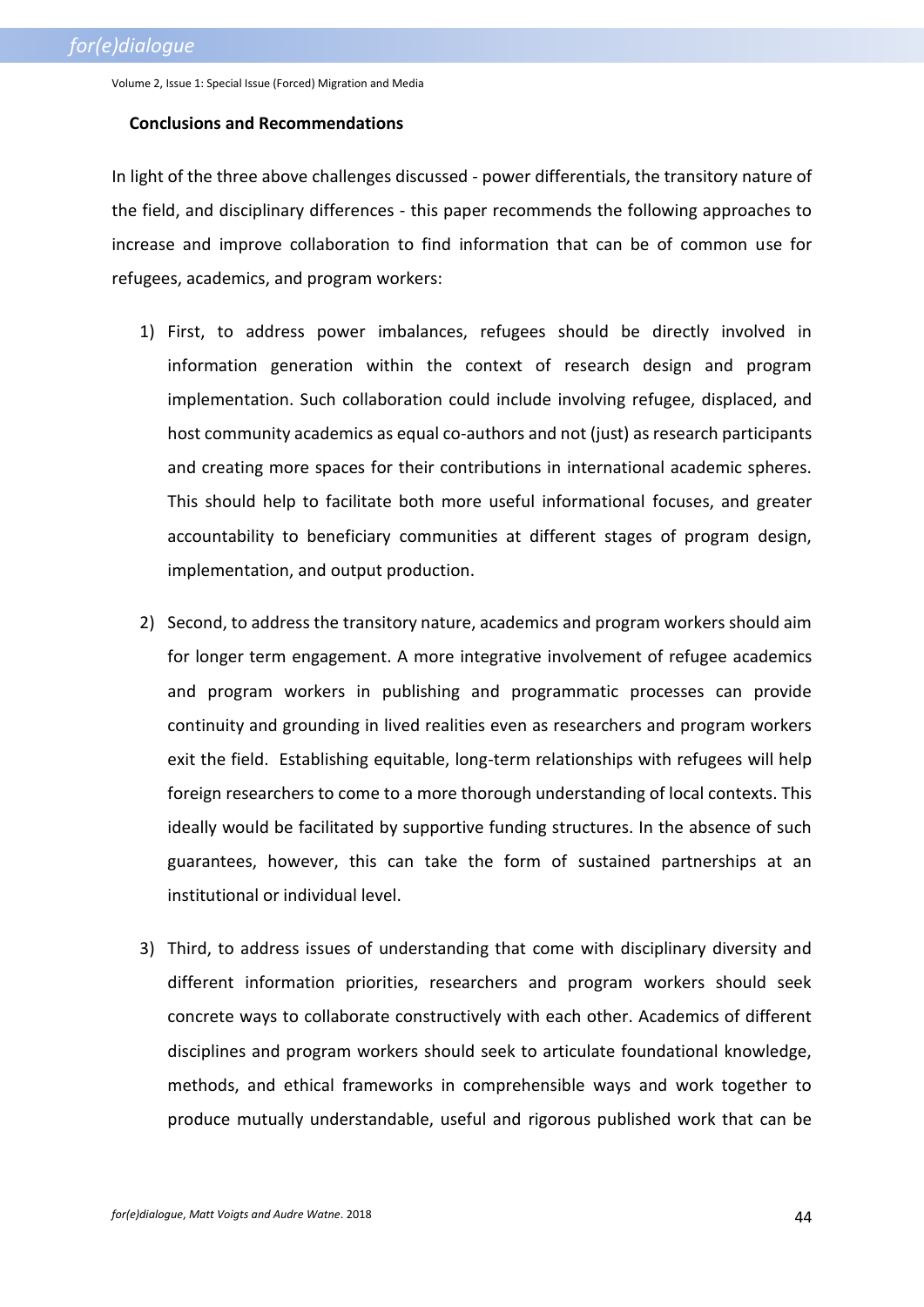widely shared. Outputs should also be made available in forms understandable to the refugee communities involved as research participants and program beneficiaries.

These proposals still carry the challenges of the above-identified issues of power differentials, disciplinary differences, and transitory engagements. However, with awareness and greater collaboration, we believe that more unified and useful projects - supported by and with resulting informational outputs - can be created that are of greater benefit to the displaced people who are supposed to benefit from them.

## **Bibliography**

- Ajana, B. (2013). Asylum, identity management, and biometric control. *Journal of Refugee Studies,*  Volume 26, Issue 4, pp. 576 – 595.
- American Evaluation Association (2014). AEA Mission, Values, and Governing Policies: Ends Goals. Available at: http://www.eval.org/p/cm/ld/fid=13#goals.
- Anderson, M. (1999). *Do No Harm: How Aid Can Support Peace—or War*. Boulder, CO: Lynne Rienner Publications.
- Anderson, M., et al. (2012). *Time to Listen: Hearing People on the REceiving End of International Aid.*  CDA Collaborative Learning Projects. Available at [http://cdacollaborative.org/publication/time-to-listen-hearing-people-on-the-receiving-end](http://cdacollaborative.org/publication/time-to-listen-hearing-people-on-the-receiving-end-)of-international-aid/.

Andersson, R. (2014). *Illegality, Inc.* Berkeley, CA: University of California Press.

- Association of Social Anthropologists of the UK and Commonwealth. (2011) *Ethical Guidelines for Good Research Practice.* Available at: http://www.theasa.org/ethics.shtml
- Autesserre, S. (2014). *Peaceland: Conflict Resolution and the Everyday Politics of International Intervention.* Cambridge, England: Cambridge University Press.
- BBC Media Action (2016). *Voices of Refugees: Information and communication needs of refugees in Greece and Germany.* Available at: https://downloads.bbc.co.uk/mediaaction/pdf/research/ voices-of-refugees-research-report.pdf.
- Bakewell, O. (2007). Editorial introduction: researching refugees: lessons from the past, current challenges and future directions. *Refugee Survey Quarterly* Volume 26, Issue 3, pp. 6–14.
- Bakewell, O. (2008). Research beyond the categories. *Journal of Refugee Studies* Volume 21, Issue 4, pp. 432-452.
- Bauman, Z. (2007). *Liquid Times.* Cambridge, England: Polity Press.
- Barocas, S., and Selbst A.D. (2016). Big data's disparate impact. *California Law Review,* Volume 104, pp. 671 – 732.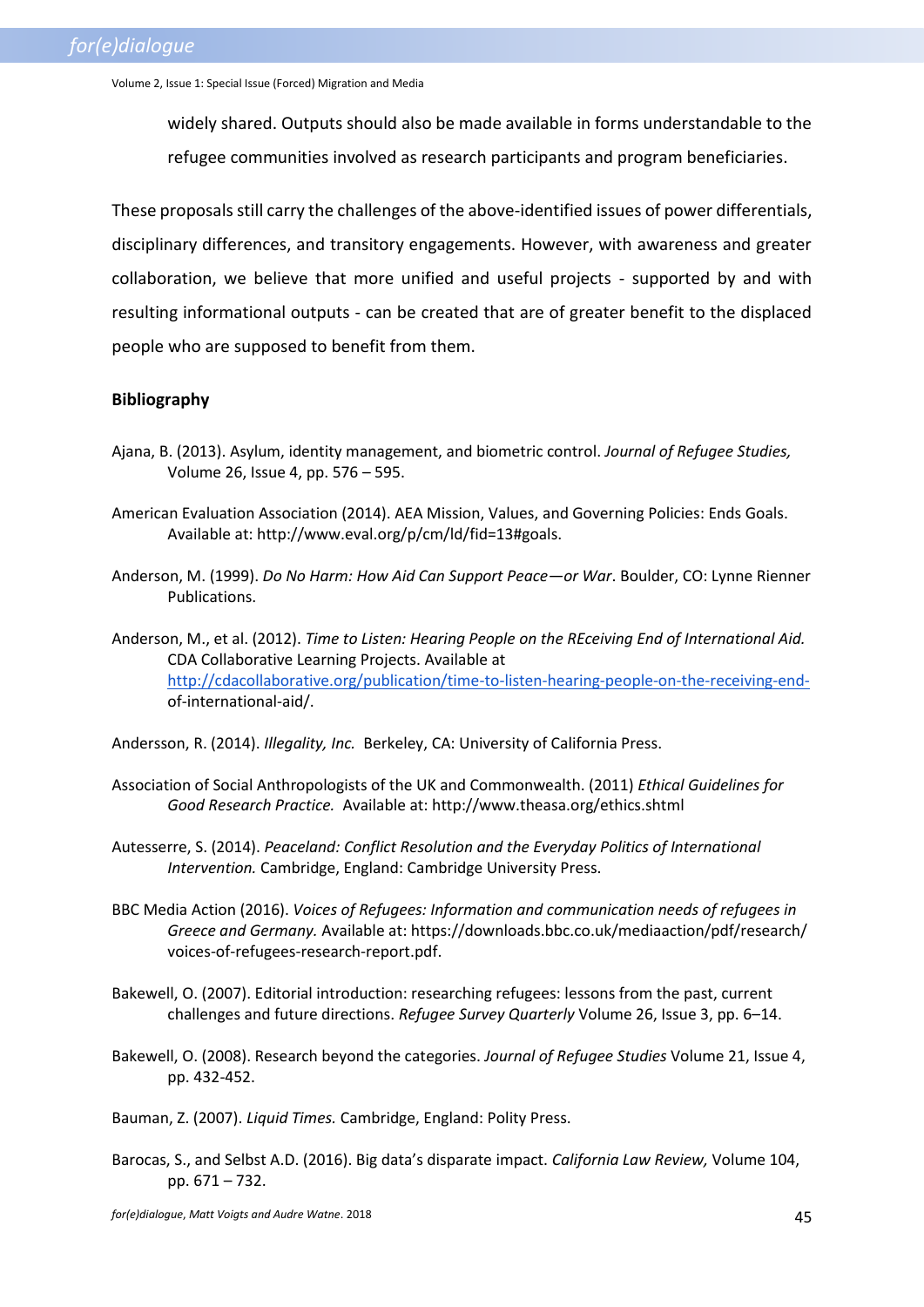Bowker, G., and Starr, S. (2000). *Sorting things out.* Cambridge, MA: MIT Press.

- Brun, C. (2016). There is no future in humanitarianism: emergency, temporality, and protracted displacement. *History and Anthropology*, Volume 27, Issue 4, pp. 393-410.
- Cassar, C., Gauci, J.P., and Bacchi, A. (2016). Migrants' use of social media in Malta. People for Change Foundation. Available at [http://www.pfcmalta.org/migrants-use-of-social](http://www.pfcmalta.org/migrants-use-of-social-media.html)[media.html.](http://www.pfcmalta.org/migrants-use-of-social-media.html) Accessed on 04/10/2016.
- Cea, J. and Rimington, J. (2017). Designing with the Beneficiary. *Innovations,* Volume 11, Issue ¾, 98-111.
- Chapman, S. et al. (2016). Monitoring and evaluation to support adaptive co-management: Lessons learned from the Millenium Villages Project. *Journal of Environmental Management,* Volume 183, pp. 142-151.
- Chatty, D., and Marfleet, P. (2015). Conceptual problems in forced migration. *Refugee Survey Quarterly,* Volume 32, Issue 2, pp. 1-13.
- Debono, D., (2013). 'Less than human': The detention of irregular immigration in Malta. *Race & Class* Volume 55, Issue 2, pp. 60-81.
- DeGenova, N. (2002). Migrant 'illegality' and deprtability in everyday life. *Annual review of anthropology,* Volume 31: pp. 419-47.
- Economist, The (2017). Phones are now indispensable for refugees. *The Economist.* 11 Feb 2017. Available at: [<https://www.economist.com/news/international/21716637-technology-has-made](https://www.economist.com/news/international/21716637-technology-has-made-migrating-europe-easier-over-time-it-will-also-make-migration)[migrating-europe-easier-over-time-it-will-also-make-migration](https://www.economist.com/news/international/21716637-technology-has-made-migrating-europe-easier-over-time-it-will-also-make-migration) >
- Fassin, D., and Rechtman, R. (2008). *The empire of trauma.* Princeton, NJ: Princeton University Press.
- Foster, J., and Minwalla, S. (2018). Voices of Yazidi women: Perceptions of journalistic practices in the reporting on ISIS sexual violence. *Women's Studies International Forum,* Volume 67, pp. 53-64.
- Graeber, D. (2015). *The Utopia of rules.* New York, New York: Melville House.
- Gillespie, M., Ampofo, L., Cheesman, M., Becky, F., Iliadou, E., Issa, A., Osseiran S. and Skleparis, D. (2016). *Mapping Refugee Media Journeys. Smartphones and Social Media Networks*. Research Report The Open University / France Medias Monde.
- Gulrajani, N. (2017). Bilateral Donors and the Age of National Interest: What Prospects for Challenge by Development Agencies? *World Development,* Volume 96, pp. 375-389.
- Harney, N. (2013). Precarity, Affect and Problem Solving with Mobile Phones by Asylum Seekers, Refugees and Migrants in Naples, Italy. *Journal of Refugee Studies* Volume 26, issue 4, pp. 542–556.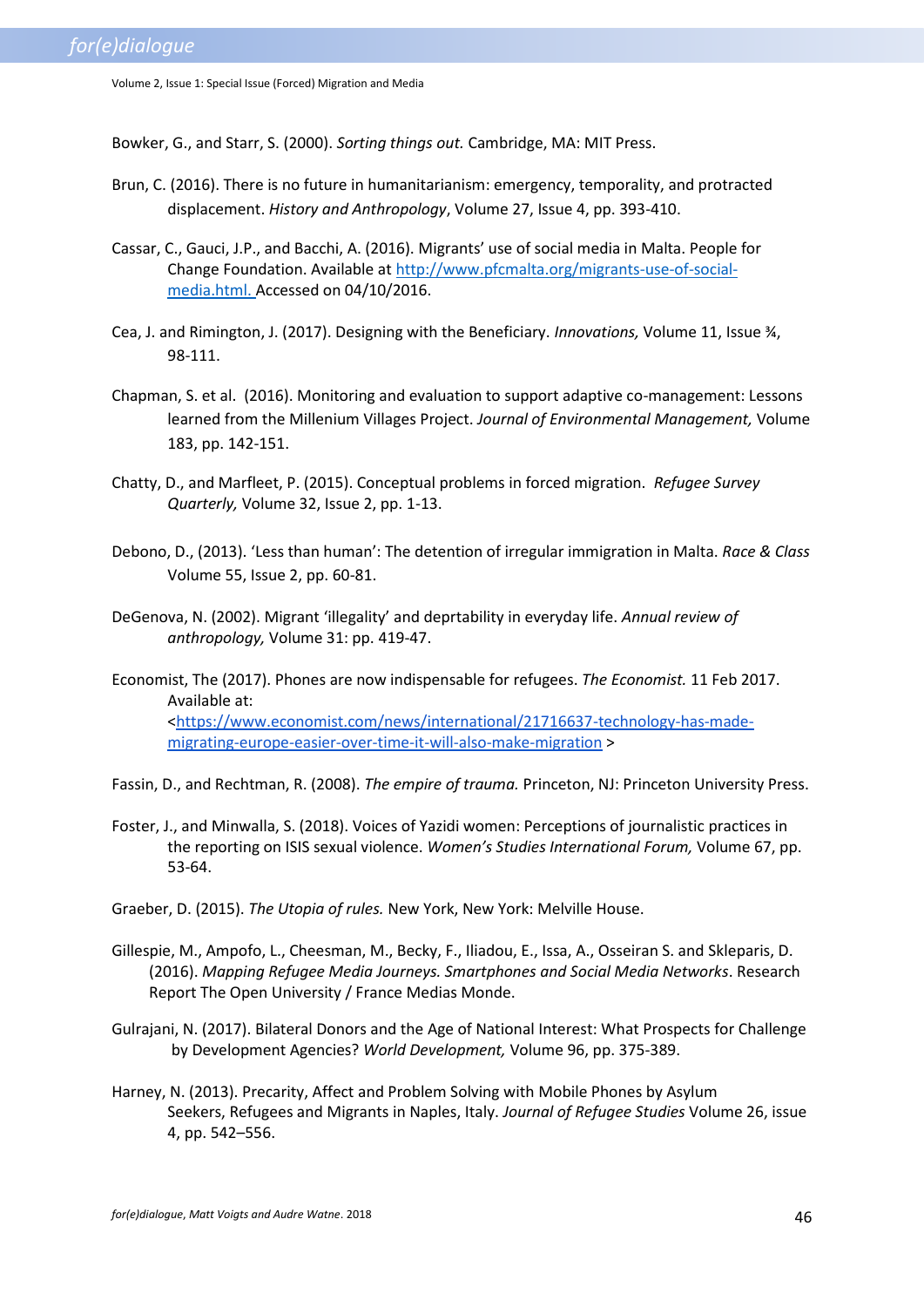- Hayden, B. (2006). What's in a name? The nature of the individual in refugee studies. *Journal of Refugee Studies,* Volume 19, Issue 4, pp. 471 – 487.
- Hernandez, J. (2016). Refugee flows to Lesvos: evolution of a humanitarian response. *Migration policy institute.* Accessed 18 Oct 2016. *http://www.migrationpolicy.org/article/refugeeflows-lesvos-evolution-humanitarian-response*
- Hilhorst, D., and Jansen, B. J. (2010). Humanitarian space as arena: a perspective on the everyday politics of aid. *Development and Change,* Volume 41, Issue 6, pp. 1117 – 1139.
- Hilhorst, D. and Schmiemann, N. (2002). Humanitarian principles and organizational culture everyday practice in Medecins Sans Frontires Holland. *Development in Practice,* 12(3&4), pp. 490-500.
- Jack, V. (2015). *Communication as aid: Giving voice to refugees on the Thai-Burma border.* (Unpublished Doctoral dissertation). University of Newcastle, Newcastle, Australia.
- Jubany, O. (2011). Constructing truths in a culture of disbelief. *International Sociology.* 26(1), pp. 74- 94.
- Korff, V. P., Balbo, N., Mills, M., Heyse, L. and Wittek, R. (2015). The impact of humanitarian context conditions and individual characteristics on aid worker retention. *Disasters* 39(3): 522-545.
- Landau, L., (2007). Can we talk and is anybody listening? Reflections on IASFM 10, 'Talking across borders: new dialogues in Forced Migration'. *Journal of Refugee Studies* 20(3): 335-348.
- Lemaire, L. (2014). Islands and a carceral environment: Maltese policy in terms of irregular migration. *Journal of Immigrant & Refugee Studies,* 12, pp. 143-160.
- Leung, L. (2011). Taking refuge in technology: communication practices in refugee camps and immigration detention. Produced for the UN refugee agency, policy development and evaluation service. Available at: <http://www.refworld.org/pdfid/4d88757f2.pdf>. Accessed on 21/12/2013.
- Madziva, R., and Lowndes, V. (2018). What counts as evidence in adjudicating asylum claims? Locating the monsters in the machine: an investigation of faith-based claims. In: *Science and the Politics of Openness: Here Be Monsters.* Edited by Brigitte Nerlich, Sarah Hartley, Sujatha Raman and Alexander Smith. Manchester, England: Manchester UP.
- Malkki, L. (1995a). *Purity and exile: violence, memory, and national cosmology among Hutu refugees in Tanzania.* University of Chicago Press: Chicago.
- Malkki, L. (1995b). Refugees and exile: from 'Refugee Studies' to the national order of things. *Annual Review of Anthropology*, Volume 24, pp. 495-523.
- MedMig (2016). Medmig: unpacking a rapidly changing scenario. Available at [http://www.medmig.info/.](http://www.medmig.info/) Accessed on 19/05/2016.

O'Malley, J. (2015). Surprised that Syrian refugees have smartphones? Sorry to break this to you, but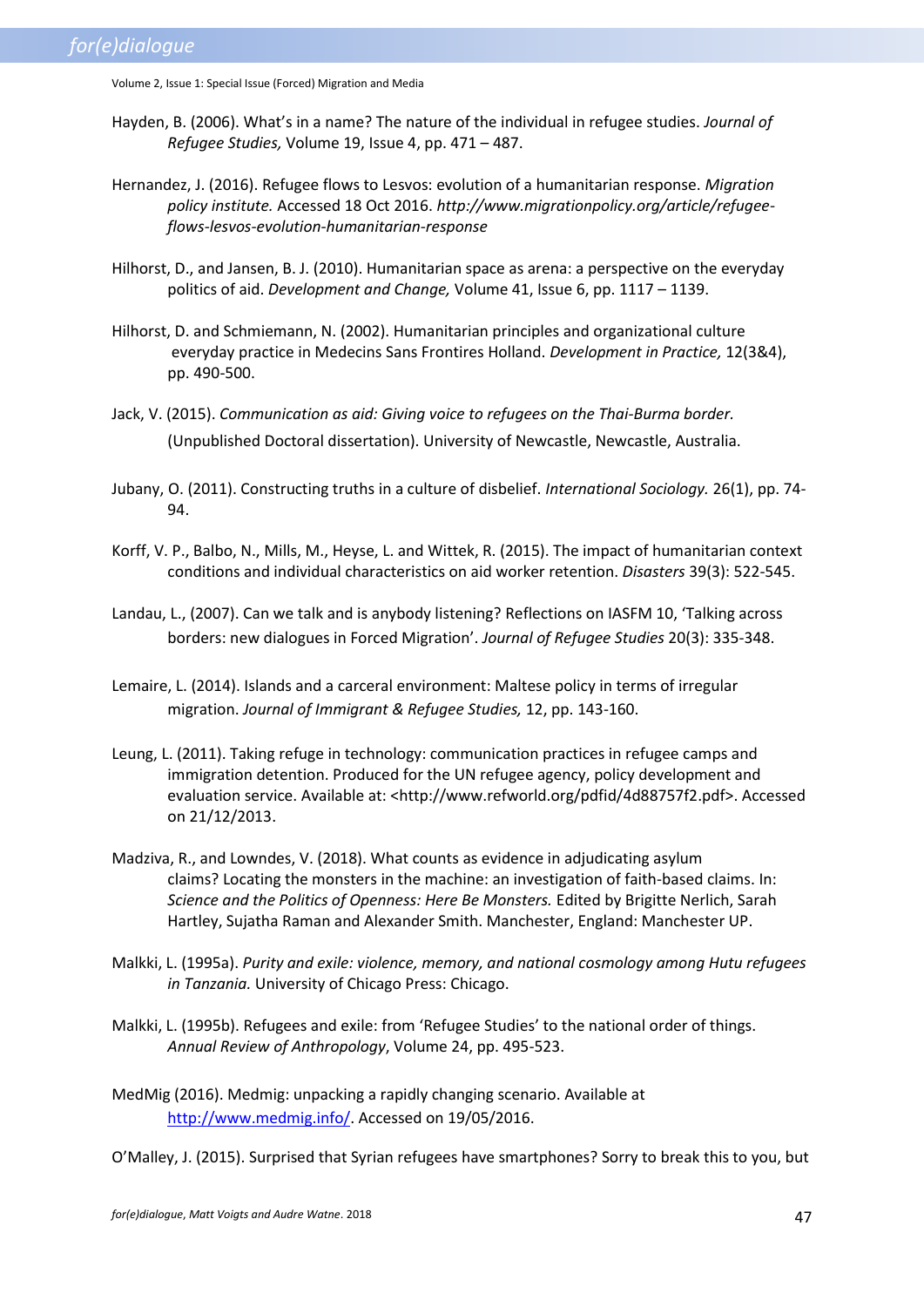you're an idiot. *The Independent.* 7 Sept 2015. Available at: [http://www.independent.co.uk/voices/comment/surprised-that-syrian-refugees-have](http://www.independent.co.uk/voices/comment/surprised-that-syrian-refugees-have-smartphones-well-sorry-to-break-this-to-you-but-youre-an-idiot-10489719.html)[smartphones-well-sorry-to-break-this-to-you-but-youre-an-idiot-10489719.html](http://www.independent.co.uk/voices/comment/surprised-that-syrian-refugees-have-smartphones-well-sorry-to-break-this-to-you-but-youre-an-idiot-10489719.html) Accessed on 8/03/2018.

- Souter, J. (2011). A culture of disbelief or denial? Critiquing refugee status determination in the United Kingdom. *Oxford Monitor of Forced Migration,* Volume 1, Issue 1, pp. 48-59.
- Sphere Project (2011). *The Sphere Handbook: Humanitarian Charter and Minimum Standards in Humanitarian Response.* Available at: <http://www.sphereproject.org/>
- Taylor, D. and Graham-Harrison, E. (2016). EU asks tech firms to pitch refugee-tracking systems. *The Guardian.* 18 Feb 2016. Accessed 10 Mar 2018. Available at: <https://www.theguardian.com/world/2016/feb/18/eu-asks-tech-firms-to-pitch-refugeetracking-systems>
- Thomas, R. (2006). Assessing the credibility of asylum claims: EU and UK approaches examined. *European Journal of Migration and Law* 8(1), pp. 79-96.
- Turner, S. (2004). Under the Gaze of the 'Big Nations': Refugees, Rumours and the International Community in Tanzania. *African Affairs* Vol. 103, No. 411 (Apr., 2004), pp. 227-247
- Twigt, M. (2015). Iraqi refugee households in Jordan: the active search for solutions*. Forced Migration Review 'Destination: Europe."* Available at: <http://www.fmreview.org/destination-europe.html>
- United Nations, (1967). *Convention and Protocol Related to the Status of Refugees.* Available at [http://www.unhcr.org/3b66c2aa10.html.](http://www.unhcr.org/3b66c2aa10.html) Accessed 18/10/2016
- UNHCR (2006). The state of the world's refugees 2006. Chapter 5: protracted refugee situations: the search for practical solutions. Available at[: http://www.unhcr.org/4444afcb0.pdf.](http://www.unhcr.org/4444afcb0.pdf) Accessed on 18/10/2016.
- UNHCR (2016). Global Trends Forced Displacement in 2015. Available at: <https://s3.amazonaws.com/unhcrsharedmedia/2016/2016-06-20-global-trends/2016-06> -14-Global-Trends-2015.pdf Accessed on 18/02/2017.
- Voutira, E., and Doná, G. (2007). Refugee research methodologies: consolidation and transformation of a field. *Journal of Refugee Studies* Volume 20, Issue 2, pp. 163-171.
- Wilding, R., and Gifford, S.M. (2013). Introduction. *Journal of Refugee Studies* Volume 26, Issue 4, pp. 495-504.
- Witteborn, S. (2014). Forced migrants, emotive practice, and digital heterotopia. *Crossings: Journal of Migration & Culture,* Volume 5, Issue 1, pp.73-85.
- Witteborn, S. (2015). Becoming (im)perceptible: forced migrants and virtual practice. *Journal of Refugee Studies,* Volume 28, Issue 3, pp. 350 – 367.
- Yarrow, T. (2008). Paired opposites: dualism in development and anthropology. *Critique of anthropology.* Volume 28, Issue 4, pp.426-445.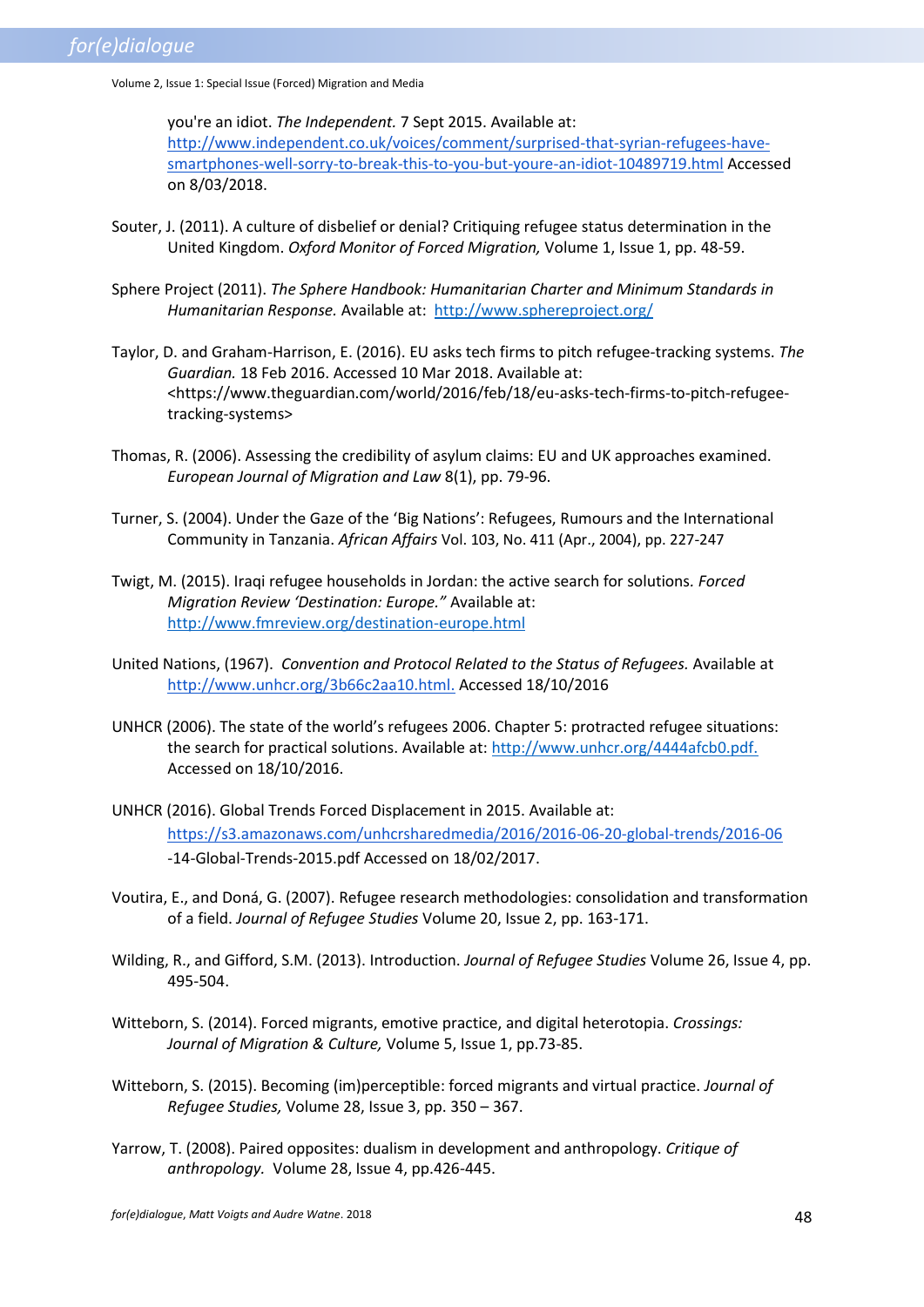- Zamfir, L. (2015). Refugee status under international law. *European parliamentary research service blog.* 27 Oct 2015. Available at[: https://epthinktank.eu/2015/10/27/refugee-status-under](https://epthinktank.eu/2015/10/27/refugee-status-under-international-law/)[international-law/.](https://epthinktank.eu/2015/10/27/refugee-status-under-international-law/) Accessed on 18/10/2016.
- Zetter, R. (2007). More labels, fewer refugees: remaking the refugee label in the era of globalization. *Journal of Refugee Studies,* Volume 20, Issue 2, pp. 172 – 192.

## **Biographies**

*Matt Voigts is a PhD candidate at the Horizon Centre for Doctoral Training, University of Nottingham. He has a MSc in Digital Anthropology from University College London and a B.A. in Writing from Wartburg College. His doctoral research concerns how refugees maintain privacy on social media.*

*Audrey Watne is a Research Scientist at the New York University Center for Global Affairs. She currently works as the Institutional Learning Specialist for the Peace Research and Education Program. Previously, she worked as a Monitoring and Evaluation Specialist for projects housed at the University of Duhok. She holds an MS in Global Affairs with a concentration in Peacebuilding from New York University. Her research interests include evidence-based program evaluation related to peacebuilding and social cohesion projects in the Middle East. She is passionate about advocating for local voices in peacebuilding and development work.*